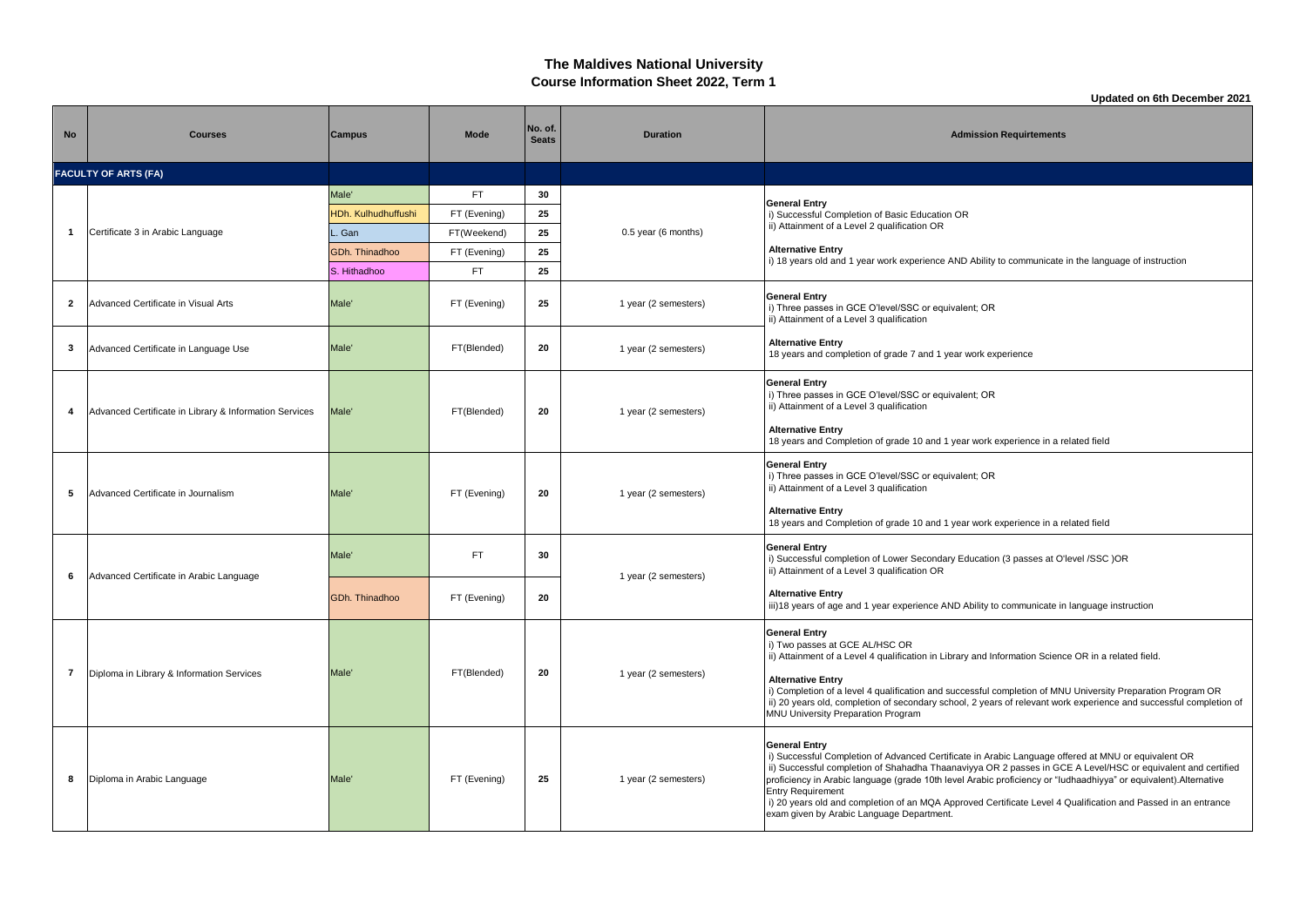|    | Diploma in Dhivehi Language /<br>Bachelor of Arts in Dhivehi Language                                             | Male <sup>®</sup> | FT(Blended)  | 25 | 1 year (2 semesters) / 3 years (6 semesters)  | <b>General Entry</b><br>i) Two passes at GCE AL/HSC OR equivalent and 3 passes at GCE OL/SSC including Dhivehi or equivalent OR<br>ii) Attainment of a Level 4 qualification and a pass in SSC Dhivehi or equivalent<br>iii) Completion of MNU level 4 Foundation Studies target program<br><b>Alternative Entry</b><br>i) Completion of a level 4 qualification and successful completion of MNU University Preparation Program OR<br>ii) 20 years old, completion of secondary school, 2 years of relevant work experience and successful completion of<br>MNU University Preparation Program                                                                |
|----|-------------------------------------------------------------------------------------------------------------------|-------------------|--------------|----|-----------------------------------------------|----------------------------------------------------------------------------------------------------------------------------------------------------------------------------------------------------------------------------------------------------------------------------------------------------------------------------------------------------------------------------------------------------------------------------------------------------------------------------------------------------------------------------------------------------------------------------------------------------------------------------------------------------------------|
|    | Diploma in Journalism /<br>Bachelor of Arts in Journalism                                                         | <b>Male</b>       | FT (Evening) | 20 | 1 year (2 semesters) / 3 years (6 semesters)  | <b>General Entry</b><br>i) Two passes at GCE A' level/HSC or equivalent, and 3 passes at GCE O' level/SSC including Dhivehi AND<br>English, or equivalent OR<br>ii) Attainment of level 4 qualification in a related field AND a pass in O'Level English or equivalent. OR<br>iii) Completion of MNU level 4 Foundation Studies target program<br><b>Alternative Entry</b><br>i) Completion of a level 4 qualification and successful completion of MNU University Preparation Program OR<br>ii) 20 years old, completion of secondary school, 2 years of relevant work experience and successful completion of<br>MNU University Preparation Program          |
| 11 | Bachelor of Arts (Library and Information Management)<br>(Option A)                                               | Male <sup>®</sup> | FT(Blended)  | 30 | 3 years (6 semesters)                         | <b>General Entry</b><br>i) Two passes at GCE A' Level/HSC OR equivalent OR<br>ii) Attainment of a Level 4 qualification in a related field. OR<br>iii) Completion of MNU level 4 Foundation course<br><b>Alternative Entry</b><br>i) Completion of a Level 4 qualification (unrelated), and successful completion of MNU University Preparation<br>Program OR<br>ii) 20 years old, completion of secondary school, 2 years of relevant work experience, and successful completion of<br>MNU University Preparation Program                                                                                                                                     |
|    | Bachelor of Arts (Library and Information Management)<br>(Option B)                                               | Male <sup>®</sup> | FT(Blended)  | 30 | 3 years (6 semesters)                         | <b>General Entry</b><br>i) Successful Completion of Diploma in Library and Information Services from The Maldives National University                                                                                                                                                                                                                                                                                                                                                                                                                                                                                                                          |
| 12 | Bachelor of Arts in Political Science and International<br>Relations                                              | Male <sup>®</sup> | FT (Evening) | 30 | 3 years (6 semesters)                         | <b>General Entry</b><br>i) Two passes at GCE A' level/HSC or equivalent, and 3 passes at GCE O' level/SSC including Dhivehi AND<br>English Language, or equivalent OR<br>ii) Attainment of level 4 qualification in a related field AND a pass in O'Level English or equivalent. OR<br>iii) Completion of MNU level 4 Foundation Studies target program<br><b>Alternative Entry</b><br>i) Completion of a level 4 qualification and successful completion of MNU University Preparation Program OR<br>ii) 20 years old, completion of secondary school, 2 years of relevant work experience and successful completion of<br>MNU University Preparation Program |
| 13 | Advanced Diploma in English Language &<br>Communication /<br>Bachelor of Arts in English Language & Communication | Male'             | FT (Blended) | 20 | 2 years (4 semesters) / 3 years (6 semesters) | <b>General Entry</b><br>i) Two passes at GCE A' level/HSC or equivalent, and 3 passes at GCE O' level/SSC including English, or<br>equivalent OR<br>ii) Attainment of level 4 qualification in a related field AND a pass in O'Level English or equivalent. OR<br>iii) Completion of MNU level 4 Foundation Studies target program<br><b>Alternative Entry</b><br>i) Completion of a level 4 qualification and successful completion of MNU University Preparation Program OR<br>ii) 20 years old, completion of secondary school, 2 years of relevant work experience and successful completion of<br>MNU University Preparation Program                      |
| 14 | Master of Dhivehi Language and Culture                                                                            | <b>Male</b>       | FT(Blended)  | 20 | 1.5 years (3 semesters)                       | <b>General Entry</b><br>A Bacehlor's Degree in a related field AND Certified Proficiency in Dhivehi Language (SSC Dhivehi pass or<br>Equivalent)                                                                                                                                                                                                                                                                                                                                                                                                                                                                                                               |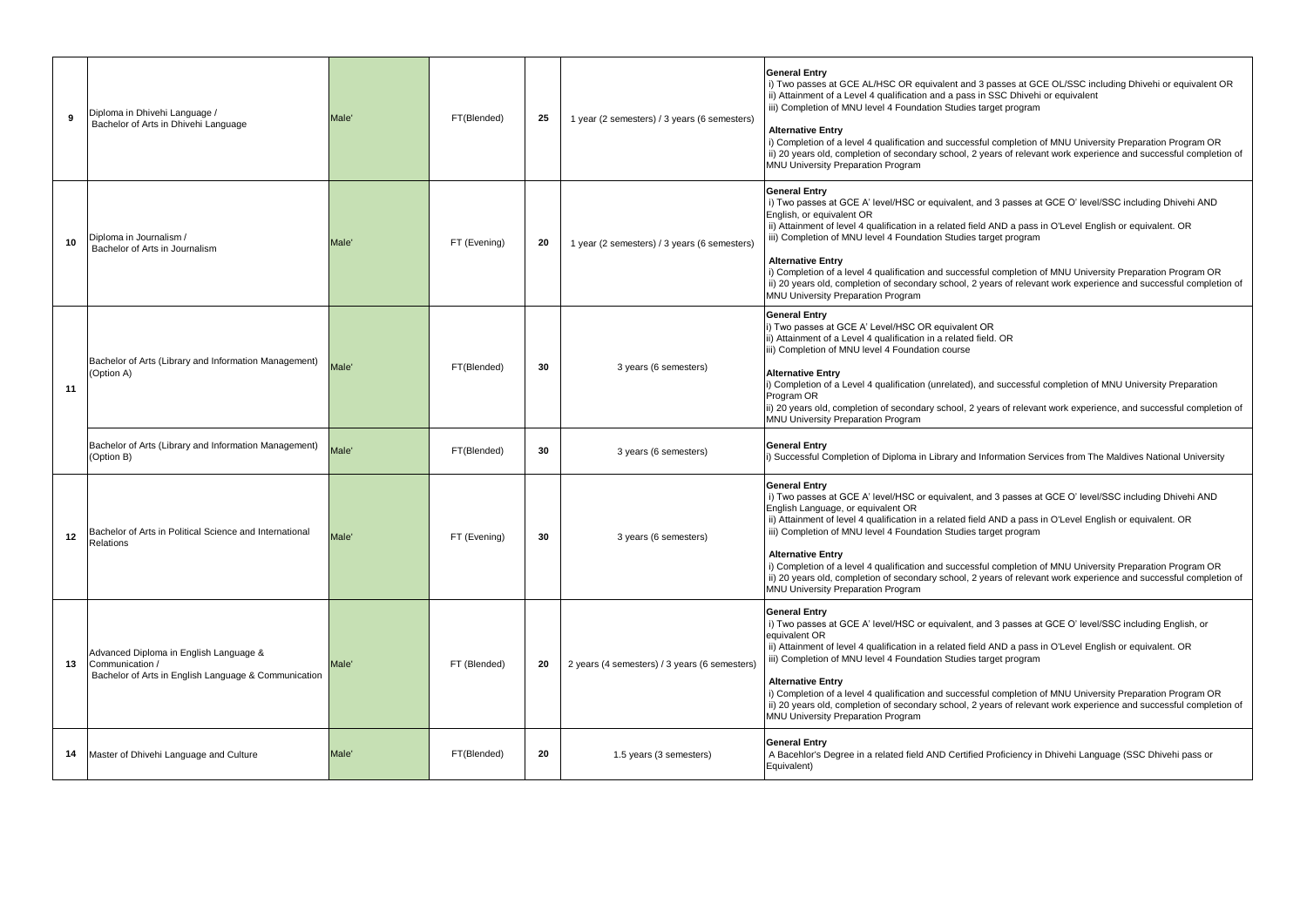|    | <b>FACULTY OF EDUCATION (FE)</b>                                                                                |                            |                              |          |                                                |                                                                                                                                                                                                                                                                                                                                                                                                                                                     |
|----|-----------------------------------------------------------------------------------------------------------------|----------------------------|------------------------------|----------|------------------------------------------------|-----------------------------------------------------------------------------------------------------------------------------------------------------------------------------------------------------------------------------------------------------------------------------------------------------------------------------------------------------------------------------------------------------------------------------------------------------|
|    |                                                                                                                 | Male'                      | FT(Blended)                  | 30       |                                                | <b>General Entry</b>                                                                                                                                                                                                                                                                                                                                                                                                                                |
|    |                                                                                                                 | <b>HDh. Kulhudhuffushi</b> | FT(Blended)                  | 30       |                                                | i) Three passes at GCE O' level/SSC or equivalent OR                                                                                                                                                                                                                                                                                                                                                                                                |
| 15 | Advanced Certificate in Education                                                                               | . Gan                      | FT(Blended)                  | 30       | 1 year (2 semesters)                           | ii) Attainment of a Level 3 qualification OR                                                                                                                                                                                                                                                                                                                                                                                                        |
|    |                                                                                                                 | GDh. Thinadhoo             | FT(Blended)                  | 30       |                                                | <b>Alternative Entry</b>                                                                                                                                                                                                                                                                                                                                                                                                                            |
|    |                                                                                                                 | S. Hithadhoo               | FT(Blended)                  | 30       |                                                | 18 years and Completion of grade 7 and 1 year work experience                                                                                                                                                                                                                                                                                                                                                                                       |
|    |                                                                                                                 | Male <sup>®</sup>          | FT (Evening)                 | 30       |                                                | <b>General Entry</b>                                                                                                                                                                                                                                                                                                                                                                                                                                |
| 16 | Bachelor of Teaching (Early Childhood) /                                                                        | <b>HDh. Kulhudhuffushi</b> | FT(Blended)                  | 30       | 3 years (6 semesters)                          | i) Two passes at GCE A' level/HSC or equivalent OR<br>ii) Attainment of an Early Childhood qualification at Level 4 OR                                                                                                                                                                                                                                                                                                                              |
|    | Bachelor of Education (Early Childhood)                                                                         | S. Hithadhoo               | FT(Blended)                  | 30       | 4 years (8 semesters)                          | iii) Pass in MNU Foundation Studies (C 4 level) (Targeted Course) or Completion of Advance Certificate in                                                                                                                                                                                                                                                                                                                                           |
|    |                                                                                                                 | GDh. Thinadhoo             | FT(Blended)                  | 30       |                                                | Education                                                                                                                                                                                                                                                                                                                                                                                                                                           |
|    |                                                                                                                 | Male'<br>Male'             | FT (Morning)<br>FT (Evening) | 30<br>30 |                                                | <b>General Entry</b>                                                                                                                                                                                                                                                                                                                                                                                                                                |
|    | Bachelor of Teaching Primary /                                                                                  | <b>HDh. Kulhudhuffushi</b> | FT(Blended)                  | 30       | 3 years (6 semesters)                          | i) Two passes at GCE AL/HSC OR equivalent, and 3 passes at GCE OL/IGCSE/SSC including Dhivehi OR                                                                                                                                                                                                                                                                                                                                                    |
| 17 | <b>Bachelor of Education Primary</b>                                                                            | . Gan                      | FT(Blended)                  | 30       | 4 years (8 semesters)                          | ii) MQA approved teaching qualification at Level 4 OR<br>iii) Pass in MNU Foundation Studies (C 4 level) (Targeted Course) or Completion of Advance Certificate in                                                                                                                                                                                                                                                                                  |
|    |                                                                                                                 | GDh. Thinadhoo             | FT(Blended)                  | 30       |                                                | Education                                                                                                                                                                                                                                                                                                                                                                                                                                           |
|    |                                                                                                                 | S. Hithadhoo               | FT(Blended)                  | 30       |                                                |                                                                                                                                                                                                                                                                                                                                                                                                                                                     |
|    |                                                                                                                 | Male'                      | FT (Evening)                 | 30<br>30 |                                                | <b>General Entry</b>                                                                                                                                                                                                                                                                                                                                                                                                                                |
| 18 | Bachelor of Teaching Primary (Dhivehi/Islam) /                                                                  | <b>HDh. Kulhudhuffushi</b> | FT(Blended)                  |          | 3 years (6 semesters)                          | i) Two passes at GCE AL/HSC OR equivalent, and 3 passes at GCE OL/IGCSE/SSC including Dhivehi OR                                                                                                                                                                                                                                                                                                                                                    |
|    | Bachelor of Education Primary (Dhivehi/Islam)                                                                   | GDh. Thinadhoo             | FT(Blended)                  | 30       | 4 years (8 semesters)                          | ii) Attainment of a Level 4 qualification in a related field OR<br>iii) Pass in MNU Foundation Studies (C4 level) (Targeted Course) or Completion of Advance Certificate in                                                                                                                                                                                                                                                                         |
|    |                                                                                                                 | . Gan                      | FT(Blended)                  | 30       |                                                | Education                                                                                                                                                                                                                                                                                                                                                                                                                                           |
|    |                                                                                                                 | S. Hithadhoo               | FT(Blended)                  | 30       |                                                |                                                                                                                                                                                                                                                                                                                                                                                                                                                     |
|    |                                                                                                                 | Male'                      | FT (Evening)                 | 30       |                                                | <b>General Entry</b><br>i) Two passes at GCE AL/HSC OR equivalent, and 3 passes at GCE OL/IGCSE/SSC including Dhivehi OR                                                                                                                                                                                                                                                                                                                            |
|    | Bachelor of Teaching Primary (Islam/Quran) /                                                                    | <b>IDh. Kulhudhuffushi</b> | FT(Blended)                  | 30       | 3 years (6 semesters)                          |                                                                                                                                                                                                                                                                                                                                                                                                                                                     |
| 19 | Bachelor of Education Primary (Islam/Quran)                                                                     | . Gan                      | FT(Blended)                  | 30       | 4 years (8 semesters)                          | ii) Attainment of a Level 4 qualification in a related field OR<br>iii) Pass in MNU Foundation Studies (C4 level) (Targeted Course) or Completion of Advance Certificate in                                                                                                                                                                                                                                                                         |
|    |                                                                                                                 | GDh. Thinadhoo             | FT(Blended)                  | 30       |                                                | Education                                                                                                                                                                                                                                                                                                                                                                                                                                           |
|    |                                                                                                                 | S. Hithadhoo               | FT(Blended)                  | 30       |                                                |                                                                                                                                                                                                                                                                                                                                                                                                                                                     |
|    |                                                                                                                 | Male'                      | FT (Morning)                 | 30       |                                                | <b>General Entry</b><br>i) Two passes at GCE AL/HSC OR equivalent, and 3 passes at GCE OL/IGCSE/SSC including Dhivehi OR<br>ii) Attainment of a teaching qualification at Level 4 OR<br>iii) Pass in MNU Foundation Studies (C4 level) (Targeted Course) or Completion of Advance Certificate in<br>Education                                                                                                                                       |
|    |                                                                                                                 | Male'                      | FT (Evening)                 | 30       |                                                |                                                                                                                                                                                                                                                                                                                                                                                                                                                     |
| 20 | Bachelor of Teaching Primary (Special Education) /<br>Bachelor of Education Primary (Special Education)         | <b>HDh. Kulhudhuffushi</b> | FT(Blended)                  | 30       | 3 years (6 semesters)<br>4 years (8 semesters) |                                                                                                                                                                                                                                                                                                                                                                                                                                                     |
|    |                                                                                                                 | GDh. Thinadhoo             | FT(Blended)                  | 30       |                                                |                                                                                                                                                                                                                                                                                                                                                                                                                                                     |
|    |                                                                                                                 | S. Hithadhoo               | FT(Blended)                  | 30       |                                                |                                                                                                                                                                                                                                                                                                                                                                                                                                                     |
| 21 | Bachelor of Teaching Primary (Health, Physical                                                                  | Male'                      | FT(Blended)                  | 30       | 3 years (6 semesters)                          | <b>General Entry</b><br>i) Two passes at GCE AL/HSC OR equivalent, and 3 passes at GCE OL/IGCSE/SSC including Dhivehi OR<br>ii) Attainment of a Level 4 qualification OR<br>iii) Pass in MNU Foundation Studies (C 4 level) (Targeted Course) or Completion of Advance Certificate in<br>Education                                                                                                                                                  |
|    | Education, Creative Arts)                                                                                       | S. Hithadhoo               | FT(Blended)                  | 30       |                                                | <b>English Language requirment</b><br>Certified proficiency in English (GCE O' level/ IGCSE English pass/ MNU English Language Competency Test) or<br>equivalent                                                                                                                                                                                                                                                                                    |
| 22 | Bachelor of Teaching (Health and Physical Education) /<br>Bachelor of Education (Health and Physical Education) | Male <sup>'</sup>          | FT(Blended)                  | 30       | 3 years (6 semesters)<br>4 years (8 semesters) | <b>General Entry</b><br>i) Two Passes at GCE A' Level/HSC or equivalent, AND Three passes at GCE O' Level/IGCSE OR<br>ii) An accredited teaching qualification at level 4 with 1 year experience of teaching after teaching qualification<br>iii) Pass in MNU Foundation Studies (C4 level) for the targeted course<br><b>Alternative Entry</b><br>iv) Candidates aged over 25 years with 5 years of experience in Physical Education related field |
|    |                                                                                                                 |                            |                              |          |                                                | English Language requirment<br>Certified proficiency in English (GCE O' level/ IGCSE English pass/ MNU English Language Competency Test) or<br>equivalent                                                                                                                                                                                                                                                                                           |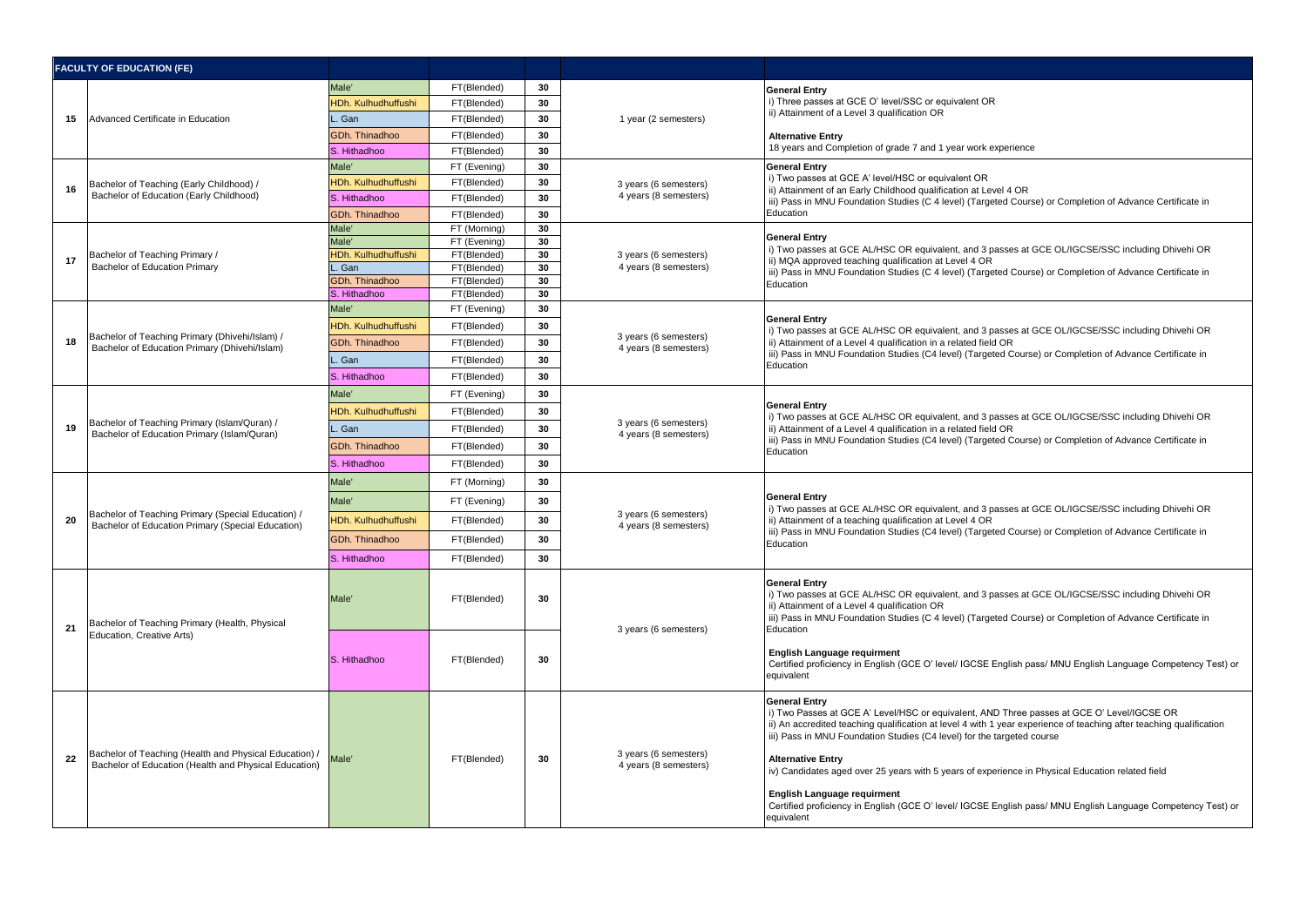|    |                                                                        | Male'                      | FT(Blended)  | 30 |                                                |                                                                                                                                                                                                                                                                                                                                                         |  |  |
|----|------------------------------------------------------------------------|----------------------------|--------------|----|------------------------------------------------|---------------------------------------------------------------------------------------------------------------------------------------------------------------------------------------------------------------------------------------------------------------------------------------------------------------------------------------------------------|--|--|
|    | Bachelor of Teaching Secondary (Dhivehi Language &                     | <b>IDh. Kulhudhuffushi</b> | FT(Blended)  | 30 |                                                | <b>General Entry</b>                                                                                                                                                                                                                                                                                                                                    |  |  |
| 23 | Litrature) /<br>Bachelor of Education Secondary (Dhivehi Language &    | . Gan                      | FT(Blended)  | 30 | 3 years (6 semesters)<br>4 years (8 semesters) | i) Two passes at GCE AL/HSC including Dhivehi OR<br>ii) Attainment of a level 4 certificate in a related field OR                                                                                                                                                                                                                                       |  |  |
|    | Litrature)                                                             | GDh. Thinadhoo             | FT(Blended)  | 30 |                                                | iii) Pass in MNU Foundation Studies Level 4 Certificate (Target course)                                                                                                                                                                                                                                                                                 |  |  |
|    |                                                                        | S. Hithadhoo               | FT(Blended)  | 30 |                                                |                                                                                                                                                                                                                                                                                                                                                         |  |  |
|    |                                                                        | Male <sup>'</sup>          | FT (Morning) | 30 |                                                |                                                                                                                                                                                                                                                                                                                                                         |  |  |
|    | Bachelor of Arts in Teaching English as a Foreign                      | HDh. Kulhudhuffushi        | FT (Evening) | 30 |                                                | <b>General Entry</b>                                                                                                                                                                                                                                                                                                                                    |  |  |
| 24 | Language /<br>Bachelor of Education Secondary (English)                | Gan                        | FT (Evening) | 30 | 3 years (6 semesters)<br>4 years (8 semesters) | (i) Two passes at GCE AL/HSC and 3 OL passes (including a pass in English) or equivalent OR,<br>(ii) Attainment of Level 4 qualification in a related field OR,                                                                                                                                                                                         |  |  |
|    |                                                                        | <b>GDh. Thinadhoo</b>      | FT (Evening) | 30 |                                                | (iii) Pass in MNU Foundation Studies (C4 level) (target course) or equivalent.                                                                                                                                                                                                                                                                          |  |  |
|    |                                                                        | S. Hithadhoo               | FT (Evening) | 30 |                                                |                                                                                                                                                                                                                                                                                                                                                         |  |  |
| 25 | Bachelor of Teaching Secondary (Accounting / Business                  | Male'                      | FT (Evening) | 30 |                                                |                                                                                                                                                                                                                                                                                                                                                         |  |  |
|    | Studies)                                                               | S. Hithadhoo               | FT (Evening) | 30 |                                                |                                                                                                                                                                                                                                                                                                                                                         |  |  |
| 26 | Bachelor of Teaching Secondary (Accounting /<br>Economics)             | Male'                      | FT (Evening) | 30 |                                                | <b>General Entry</b><br>i) Two Passes at GCE A' Level /HSC including the subjects specialized AND Three passes at GCE O' Level/SSC                                                                                                                                                                                                                      |  |  |
| 27 | Bachelor of Teaching Secondary (Accounting /<br>Mathematics)           | Male <sup>'</sup>          | FT (Evening) | 30 |                                                |                                                                                                                                                                                                                                                                                                                                                         |  |  |
| 28 | Bachelor of Teaching Secondary (Busness Studies /<br>Economics)        | Male <sup>'</sup>          | FT (Evening) | 30 |                                                |                                                                                                                                                                                                                                                                                                                                                         |  |  |
| 29 | Bachelor of Teaching Secondary (Busness Studies /<br>Mathematics)      | Male'                      | FT (Evening) | 30 |                                                |                                                                                                                                                                                                                                                                                                                                                         |  |  |
| 30 | Bachelor of Teaching Secondary (Busness Studies /<br>Travel & Tourism) | Male'                      | FT (Evening) | 30 |                                                |                                                                                                                                                                                                                                                                                                                                                         |  |  |
| 31 | Bachelor of Teaching Secondary (Economics /<br>Mathematics)            | Male <sup>'</sup>          | FT (Evening) | 30 | 3 years (6 semesters)                          | AND a pass in GCE O'Level English or equivalent or satisfactory performance in a written test of English OR<br>(ii) Attainment of a Level 5 qualification in one of the specialized subject AND a pass in GCE O'LEVEL 2nd subject<br>to be specialized AND a pass in GCE O'Level English or equivalent or satisfactory performance in a written test of |  |  |
| 32 | Bachelor of Teaching Secondary (Economics / Travel &                   | Male'                      | FT (Evening) | 30 |                                                | English. OR<br>(iii) Attainment of a level 4 qualification in one of the specialized subject and at least 1 year experience of teaching                                                                                                                                                                                                                 |  |  |
|    | Tourism)                                                               | S. Hithadhoo               | FT (Evening) | 30 |                                                | at secondary level after teaching qualification AND a pass in GCE O'Level English or equivalent or satisfactory<br>performance in a written test of English. OR<br>(iv) Pass in MNU Foundation Studies (C4 level) for the targeted course                                                                                                               |  |  |
| 33 | Bachelor of Teaching Secondary (Biology / Chemistry)                   | Male'                      | FT (Evening) | 30 |                                                |                                                                                                                                                                                                                                                                                                                                                         |  |  |
| 34 | Bachelor of Teaching Secondary (Biology / Marine<br>Biology)           | Male <sup>'</sup>          | FT (Evening) | 30 |                                                |                                                                                                                                                                                                                                                                                                                                                         |  |  |
| 35 | Bachelor of Teaching Secondary (Biology / Physics)                     | Male'                      | FT (Evening) | 30 |                                                |                                                                                                                                                                                                                                                                                                                                                         |  |  |
| 36 | Bachelor of Teaching Secondary (Chemistry /<br>Mathematics)            | Male'                      | FT (Evening) | 30 |                                                |                                                                                                                                                                                                                                                                                                                                                         |  |  |
| 37 | Bachelor of Teaching Secondary (Chemistry / Physics)                   | Male'                      | FT (Evening) | 30 |                                                |                                                                                                                                                                                                                                                                                                                                                         |  |  |
| 38 | Bachelor of Teaching Secondary (Mathematics /<br>Physics)              | Male'                      | FT (Evening) | 30 |                                                |                                                                                                                                                                                                                                                                                                                                                         |  |  |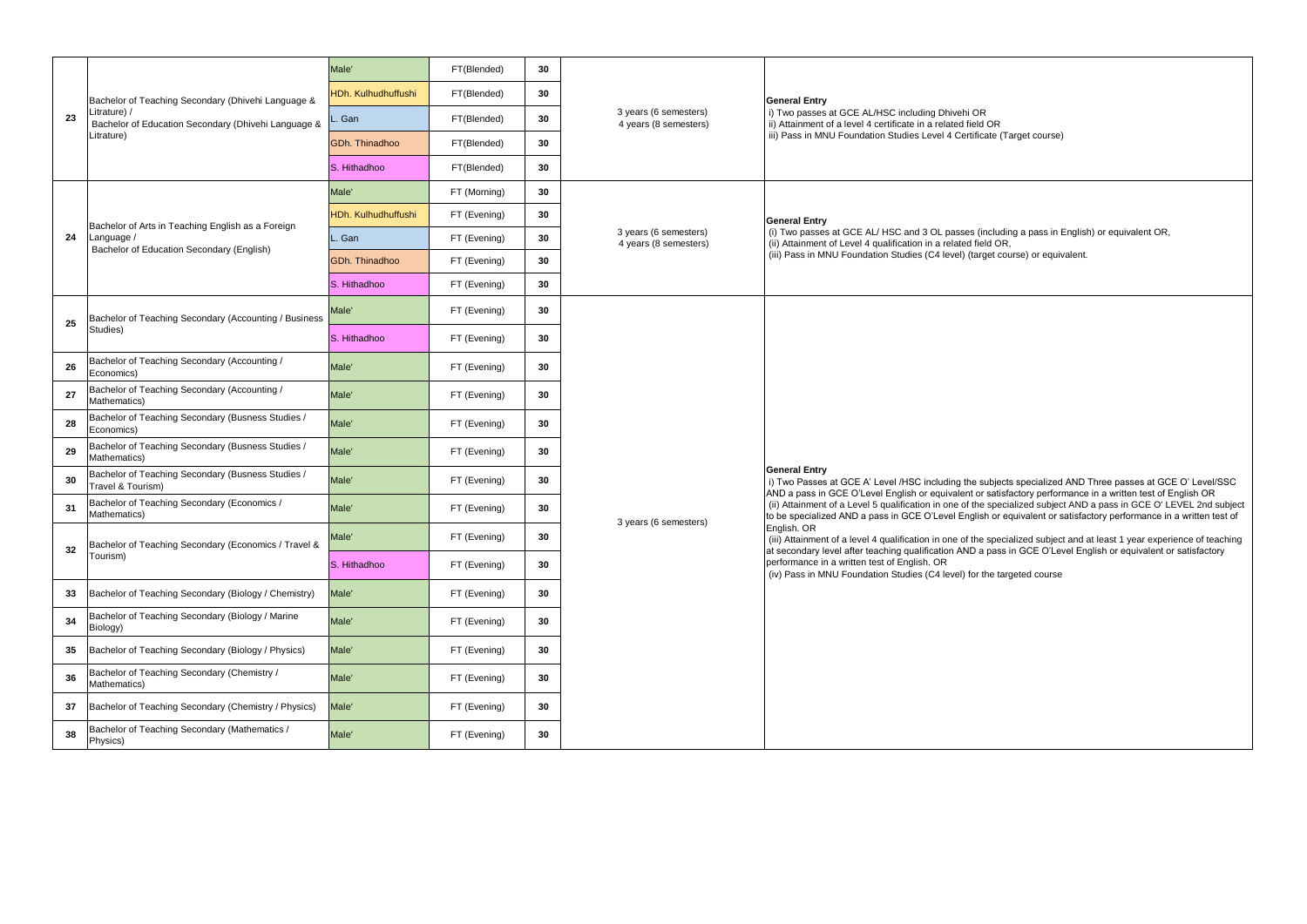| 39 | Bachelor of Teaching Secondary (Mathematics) /<br>Bachelor of Education Secondary (Mathematics) | Male'               | FT (Evening) | 30 | 3 years (6 semesters)<br>4 years (8 semesters) | <b>General Entry</b><br>i) Two Passes at GCE A' Level /HSC including Mathematics AND Three passes at GCE O' Level/SSC OR<br>ii) Attainment of a Mathematics teaching qualification at Level 5 OR<br>iii) Attainment of a Mathematics teaching qualification at level 4 and at least 1 year experience of teaching at<br>secondary level after teaching qualification. OR<br>iv) Pass in MNU Foundation Studies (C4 level) with Mathematic as one of major combinations<br><b>English Language requirment</b><br>Certified proficiency in English (GCE O' level/ IGCSE English pass/ MNU English Language Competency Test) or<br>equivalent |
|----|-------------------------------------------------------------------------------------------------|---------------------|--------------|----|------------------------------------------------|--------------------------------------------------------------------------------------------------------------------------------------------------------------------------------------------------------------------------------------------------------------------------------------------------------------------------------------------------------------------------------------------------------------------------------------------------------------------------------------------------------------------------------------------------------------------------------------------------------------------------------------------|
|    |                                                                                                 | Male'               | FT(Blended)  | 30 |                                                |                                                                                                                                                                                                                                                                                                                                                                                                                                                                                                                                                                                                                                            |
|    |                                                                                                 | HDh. Kulhudhuffushi | FT(Blended)  | 30 |                                                | <b>General Entry</b>                                                                                                                                                                                                                                                                                                                                                                                                                                                                                                                                                                                                                       |
| 40 | Masters of Education                                                                            | Gan                 | FT(Blended)  | 30 | 1years (2 semesters)                           | i) A Bachelors Degree in a related field AND<br>ii) If the Level 7 Qualification is not in English Medium, should attain at least 6.0 score in IELTS or equivalent.                                                                                                                                                                                                                                                                                                                                                                                                                                                                        |
|    |                                                                                                 | GDh. Thinadhoo      | FT(Blended)  | 30 |                                                |                                                                                                                                                                                                                                                                                                                                                                                                                                                                                                                                                                                                                                            |
|    |                                                                                                 | S. Hithadhoo        | FT(Blended)  | 30 |                                                |                                                                                                                                                                                                                                                                                                                                                                                                                                                                                                                                                                                                                                            |
|    | Master of Education (Educational Management and<br>Leadership)                                  | Male'               | FT(Blended)  | 30 | 1.5 years (3 semesters)                        |                                                                                                                                                                                                                                                                                                                                                                                                                                                                                                                                                                                                                                            |
|    |                                                                                                 | HDh. Kulhudhuffushi | FT(Blended)  | 30 |                                                | <b>General Entry</b>                                                                                                                                                                                                                                                                                                                                                                                                                                                                                                                                                                                                                       |
| 41 |                                                                                                 | Gan                 | FT(Blended)  | 30 |                                                | i) A Bachelors Degree in a related field AND<br>ii) If the Level 7 Qualification is not in English Medium, should attain at least 6.0 score in IELTS or equivalent.                                                                                                                                                                                                                                                                                                                                                                                                                                                                        |
|    |                                                                                                 | GDh. Thinadhoo      | FT(Blended)  | 30 |                                                |                                                                                                                                                                                                                                                                                                                                                                                                                                                                                                                                                                                                                                            |
|    |                                                                                                 | S. Hithadhoo        | FT(Blended)  | 30 |                                                |                                                                                                                                                                                                                                                                                                                                                                                                                                                                                                                                                                                                                                            |
|    |                                                                                                 | Male'               | FT(Blended)  | 30 |                                                |                                                                                                                                                                                                                                                                                                                                                                                                                                                                                                                                                                                                                                            |
| 42 | Master of Education (English Language Teaching)                                                 | HDh. Kulhudhuffushi | FT(Blended)  | 30 | 1 year (2 semesters)                           | <b>General Entry</b><br>i) A Bachelors Degree in a related field AND                                                                                                                                                                                                                                                                                                                                                                                                                                                                                                                                                                       |
|    |                                                                                                 | GDh. Thinadhoo      | FT(Blended)  | 30 |                                                | ii) If the Level 7 Qualification is not in English Medium, should attain at least 6.0 score in IELTS or equivalent.                                                                                                                                                                                                                                                                                                                                                                                                                                                                                                                        |
|    |                                                                                                 | S. Hithadhoo        | FT(Blended)  | 30 |                                                |                                                                                                                                                                                                                                                                                                                                                                                                                                                                                                                                                                                                                                            |
|    |                                                                                                 | Male'               | FT(Blended)  | 30 |                                                |                                                                                                                                                                                                                                                                                                                                                                                                                                                                                                                                                                                                                                            |
|    |                                                                                                 | HDh. Kulhudhuffushi | FT(Blended)  | 30 |                                                |                                                                                                                                                                                                                                                                                                                                                                                                                                                                                                                                                                                                                                            |
| 43 | Master of Education (Dhivehi Language Teaching)                                                 | L. Gan              | FT(Blended)  | 30 | 1year (2 semesters)                            | <b>General Entry</b><br>i) A Bachelors Degree in a related field                                                                                                                                                                                                                                                                                                                                                                                                                                                                                                                                                                           |
|    |                                                                                                 | GDh. Thinadhoo      | FT(Blended)  | 30 |                                                |                                                                                                                                                                                                                                                                                                                                                                                                                                                                                                                                                                                                                                            |
|    |                                                                                                 | S. Hithadhoo        | FT(Blended)  | 30 |                                                |                                                                                                                                                                                                                                                                                                                                                                                                                                                                                                                                                                                                                                            |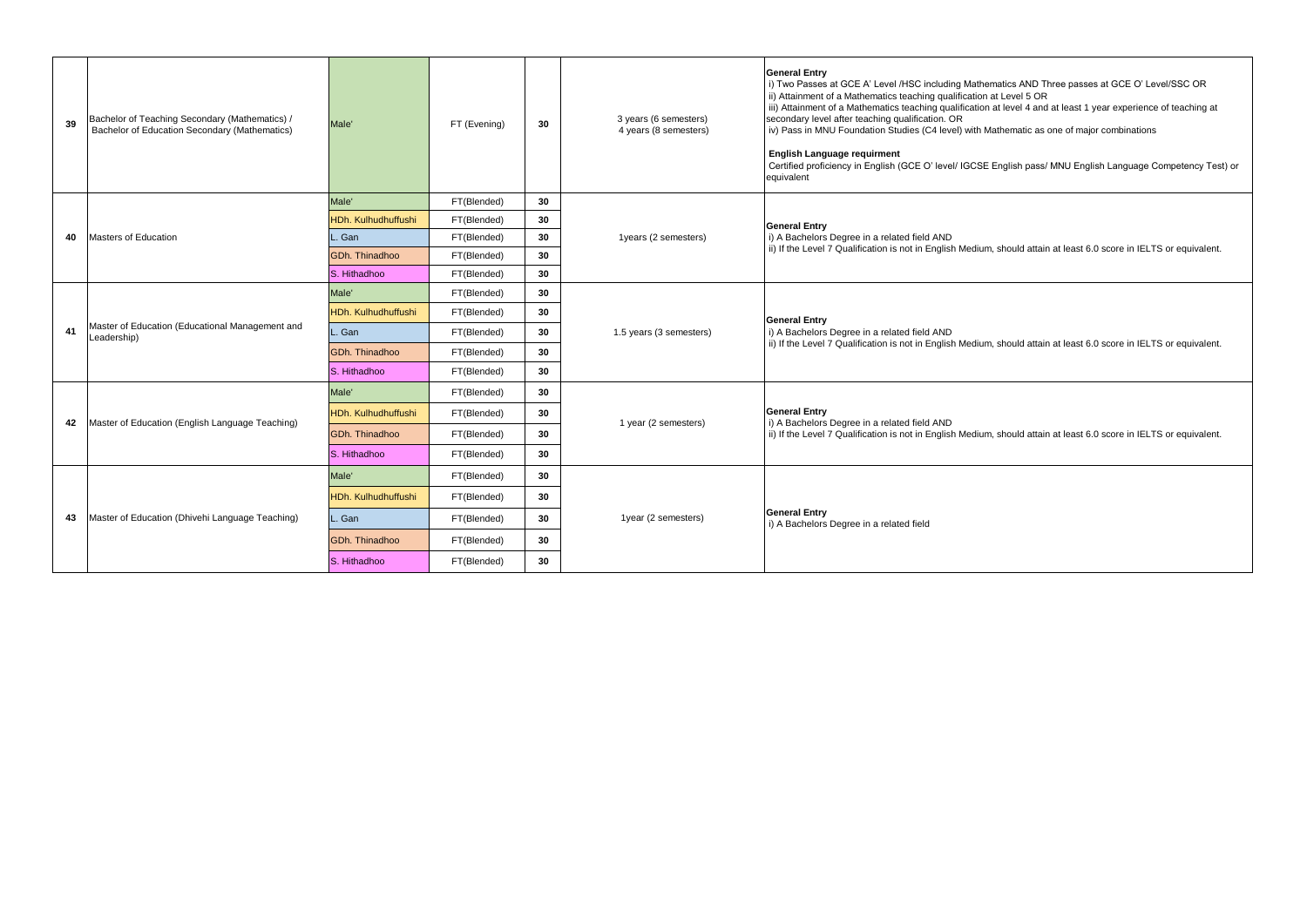| Certificate 3 in Electrotechnical Technology<br>Certificate 3 in Welding & Sheet Metal<br>Advanced Certificate in Engine Repair & Maintenance<br>Advanced Certificate in Electrical & Electronics<br>Engineering | HDh. Kulhudhuffushi<br>GDh. Thinadhoo<br>HDh. Kulhudhuffushi<br>GDh. Thinadhoo<br><b>HDh. Kulhudhuffushi</b> | FT.<br>FT.<br>FT.<br>FT.<br>FT. | 20<br>20<br>20<br>20 | 0.5 years (1 semester)<br>0.5 years (1 semester) | <b>General Entry</b><br>i) Successful completion of Basic Education OR<br>ii) Attainment of a Level 2 qualification<br><b>General Entry</b><br>i) Successful completion of Basic Education OR<br>ii) Attainment of a Level 2 qualification                                                                                                                                               |
|------------------------------------------------------------------------------------------------------------------------------------------------------------------------------------------------------------------|--------------------------------------------------------------------------------------------------------------|---------------------------------|----------------------|--------------------------------------------------|------------------------------------------------------------------------------------------------------------------------------------------------------------------------------------------------------------------------------------------------------------------------------------------------------------------------------------------------------------------------------------------|
|                                                                                                                                                                                                                  |                                                                                                              |                                 |                      |                                                  |                                                                                                                                                                                                                                                                                                                                                                                          |
|                                                                                                                                                                                                                  |                                                                                                              |                                 |                      |                                                  |                                                                                                                                                                                                                                                                                                                                                                                          |
|                                                                                                                                                                                                                  |                                                                                                              |                                 |                      |                                                  |                                                                                                                                                                                                                                                                                                                                                                                          |
|                                                                                                                                                                                                                  |                                                                                                              |                                 |                      |                                                  |                                                                                                                                                                                                                                                                                                                                                                                          |
|                                                                                                                                                                                                                  |                                                                                                              |                                 | 20                   | 1.5 years (3 Semester)                           | <b>General Entry</b><br>i) Three O/L passes including Mathematics or Physics OR<br>ii) Completed Certificate 3 in Engine Repair and Maintenance                                                                                                                                                                                                                                          |
|                                                                                                                                                                                                                  |                                                                                                              | FT (Morning)                    | 20                   | 1.5 years (3 semesters)                          | <b>General Entry</b><br>i) Successful completion of Lower Secondary Education (3 passes at GCE O'Level /SSC) OR<br>ii) Attainment of a Level 3 qualification                                                                                                                                                                                                                             |
|                                                                                                                                                                                                                  | Male <sup>'</sup>                                                                                            | FT.                             | 20                   |                                                  |                                                                                                                                                                                                                                                                                                                                                                                          |
| Advanced Certificate in Information Technology                                                                                                                                                                   | HDh. Kulhudhuffushi                                                                                          | FT.                             | 20                   | 1 year (2 semesters)                             | <b>General Entry</b><br>i)3 passes in GCE O'level or equivalent; OR                                                                                                                                                                                                                                                                                                                      |
|                                                                                                                                                                                                                  | Gan                                                                                                          | FT.                             | 20                   |                                                  | ii) Attainment of a Level 3 qualification                                                                                                                                                                                                                                                                                                                                                |
|                                                                                                                                                                                                                  | GDh. Thinadhoo                                                                                               | FT.                             | 20                   |                                                  | Alternative Entry<br>18 years old and 1 year work experience and Ability to communicate in the language of instruction                                                                                                                                                                                                                                                                   |
|                                                                                                                                                                                                                  | S. Hithadhoo                                                                                                 | FT (Morning)                    | 30                   |                                                  |                                                                                                                                                                                                                                                                                                                                                                                          |
|                                                                                                                                                                                                                  | Male <sup>'</sup>                                                                                            | FT.                             | 30                   | 3 years (6 semesters)                            | <b>General Entry</b><br>i) Two passes in GCE A' level or equivalent; OR                                                                                                                                                                                                                                                                                                                  |
| Bachelor of Information Technology                                                                                                                                                                               | HDh. Kulhudhuffushi                                                                                          | FT.                             | 30                   |                                                  | ii) Attainment of a Level 4 qualification in a related field; OR<br>iii) Attainment of a Level 4 Foundation Study target program                                                                                                                                                                                                                                                         |
|                                                                                                                                                                                                                  | S. Hithadhoo                                                                                                 | FT.                             | 30                   |                                                  | Language Requirements<br>Certified proficiency in English (GCE O' level/ IGCSE English pass/ MNU English Language Competency Test) or<br>equivalent                                                                                                                                                                                                                                      |
| Bachelor of Arts in Architectural Design                                                                                                                                                                         | Male'                                                                                                        | FT.                             | 20                   | 3 years (6 semeters)                             | <b>General Entry</b><br>i) 2 passes in GCE A' level /HSC OR<br>ii) Attainment of a Level 4 qualification in a related field; OR<br>iii) Attainment of a Level 4 Foundation Study target program                                                                                                                                                                                          |
| Bachelor of Civil Engineering (Hons)                                                                                                                                                                             | Male'                                                                                                        | FT.                             | 30                   | 4 years (8 semesters)                            | <b>General Entry</b><br>i) Two passes at GCE AL (Physics and Mathematics); OR<br>ii) Attainment of a Level 4 qualification in Civil Engineering or a related field; OR<br>iii) Attainment of a Level 4 Foundation Study (Science)<br>Language Requirements<br>Certified proficiency in English (GCE O' level/ IGCSE English pass/ MNU English Language Competency Test) or<br>equivalent |
|                                                                                                                                                                                                                  |                                                                                                              | S. Hithadhoo                    |                      |                                                  |                                                                                                                                                                                                                                                                                                                                                                                          |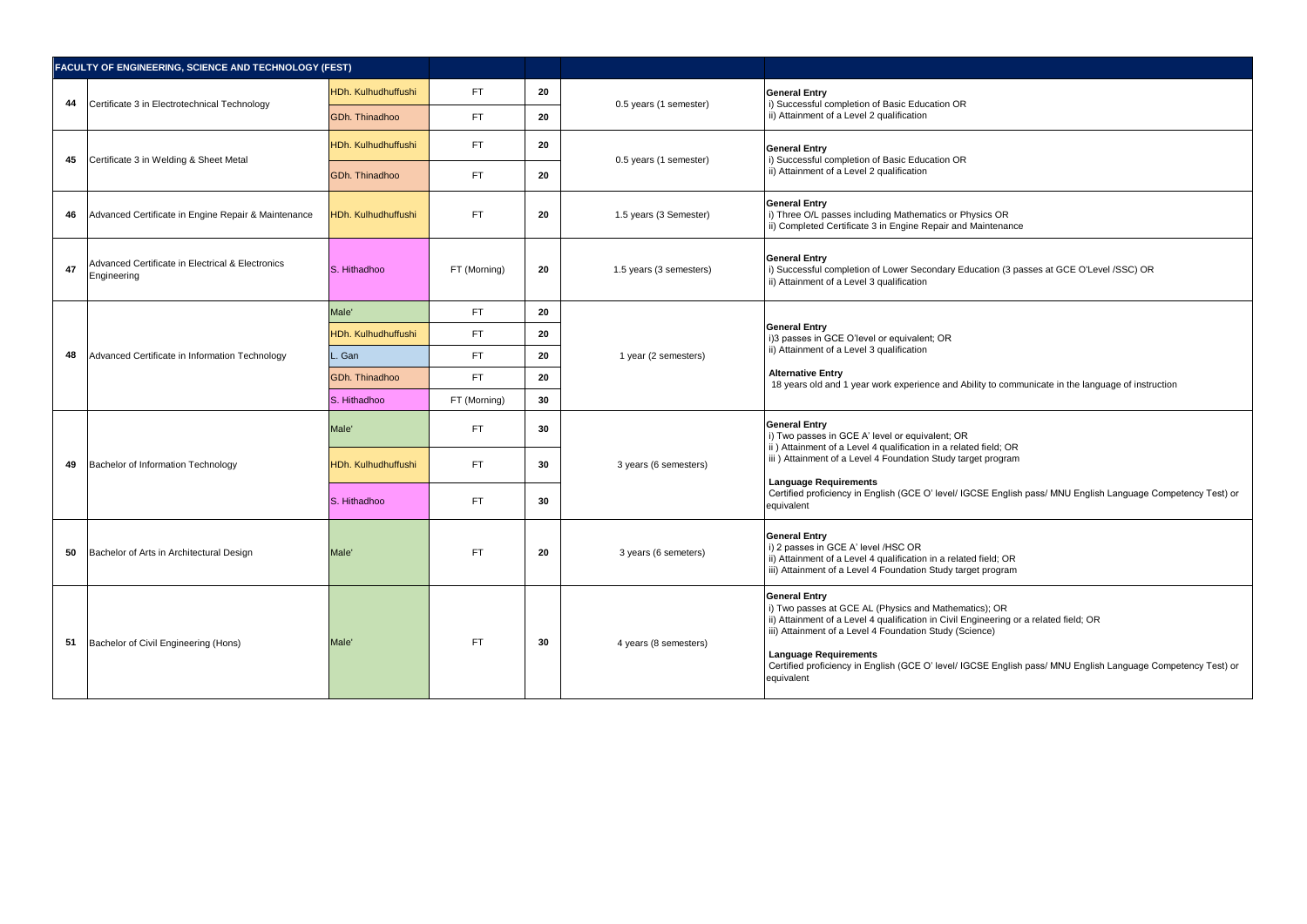| 52 | Bachelor of Computer Science                                                        | Male' | <b>FT</b>                | 30       | 3 years (6 semeters)                       | <b>General Entry</b><br>i) 2 passes in GCE A' level and 3 passes in GCE O' level (should include one of these subjects; Mathematics,<br>physics, computer science) or equivalent; OR<br>ii) Attainment of a Level 4 qualification in a related field; OR<br>iii) Attainment of a Level 4 Foundation Study target program<br><b>Language Requirements</b><br>Certified proficiency in English (GCE O' level/ IGCSE English pass/ MNU English Language Competency Test) or<br>equivalent |
|----|-------------------------------------------------------------------------------------|-------|--------------------------|----------|--------------------------------------------|----------------------------------------------------------------------------------------------------------------------------------------------------------------------------------------------------------------------------------------------------------------------------------------------------------------------------------------------------------------------------------------------------------------------------------------------------------------------------------------|
|    | Bachelor of Science (Biology)                                                       | Male' | FT.                      | 30       |                                            | <b>General Entry</b><br>i) Two passes in GCE A' level and 3 passes in GCE O' level (Mathematics/ Science subjects); OR                                                                                                                                                                                                                                                                                                                                                                 |
| 53 |                                                                                     | Male' | FT(Blended)<br><b>FT</b> | 30<br>30 | 3 years (6 semeters)                       | ii) Attainment of a Level 4 qualification in a related field; OR<br>iii) Attainment of a Level 4 Foundation(Science)                                                                                                                                                                                                                                                                                                                                                                   |
|    | Bachelor of Science (Chemistry)                                                     |       | FT(Blended)              | 30       |                                            |                                                                                                                                                                                                                                                                                                                                                                                                                                                                                        |
|    | Bachelor of Science (Physics)                                                       | Male' | <b>FT</b><br>FT(Blended) | 30<br>30 |                                            | <b>Language Requirements</b><br>Certified proficiency in English (GCE O' level/ IGCSE English pass/ MNU English Language Competency Test) or                                                                                                                                                                                                                                                                                                                                           |
| 54 | Bachelor of Environmental Management/ Diploma in<br><b>Environmental Management</b> | Male' | <b>FT</b><br>FT(Blended) | 30<br>30 | 3 years (6 semeters)/ 1 year (2 semesters) | <b>General Entry</b><br>i) Two passes in GCE A' level/HSC or equivalent; OR<br>ii) Attainment of a Level 4 qualification in a related field; OR<br>iii )Attainment of a Level 4 Foundation Study target program<br><b>Language Requirements</b><br>Certified proficiency in English (GCE O' level/ IGCSE English pass/ MNU English Language Competency Test) or<br>equivalent                                                                                                          |
| 55 | Bachelor of Marine Science                                                          | Male' | <b>FT</b>                | 30       | 3 years (6 semeters)                       | <b>General Entry</b><br>i) Two passes in GCE A' level/HSC and 3 passes in GCE O' level (Mathematics / Science subjects) OR<br>ii) Attainment of a Level 4 (Advanced Certificate) qualification in a related field; OR<br>iii) Attainment of a Level 4 Foundation Study target program<br><b>Alternative Entry</b>                                                                                                                                                                      |
|    |                                                                                     |       | FT(Blended)              | 30       |                                            | ii) 20 years old, completion of secondary school, 2 years of relevant work experience, and successful completion of<br>an MNU University Preparation Program<br>Language Requirements<br>Certified proficiency in English (GCE O' level/ IGCSE English pass / MNU English Language Competency Test) or<br>equivalent                                                                                                                                                                   |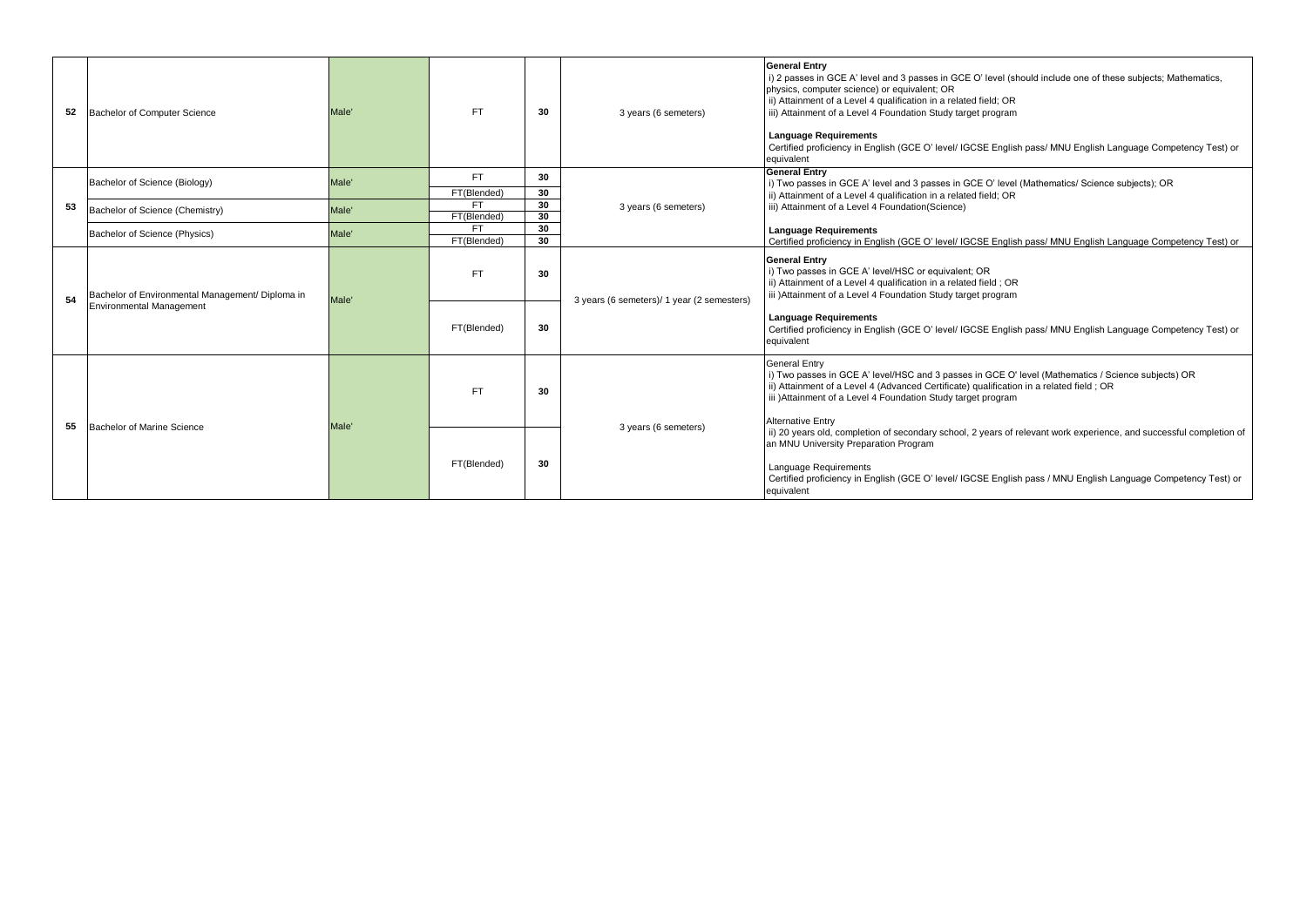|    | <b>FACULTY OF HEALTH SCIENCES (FHS)</b>      |                                     |                              |          |                         |                                                                                                                                                                                                                                                                                                                             |
|----|----------------------------------------------|-------------------------------------|------------------------------|----------|-------------------------|-----------------------------------------------------------------------------------------------------------------------------------------------------------------------------------------------------------------------------------------------------------------------------------------------------------------------------|
|    |                                              | Male'                               | FT (Morning)                 | 30       |                         | <b>General Entry</b>                                                                                                                                                                                                                                                                                                        |
| 56 | Advanced Certificate in Pharmacy             | S. Hithadhoo                        | FT (Morning)                 | 30       | 1 year (2 semesters)    | i)Three passes at GCEO'Level/SSC OR<br>ii) Attainment of Certificate 3 in Pharmacy                                                                                                                                                                                                                                          |
| 57 | Advanced Certificate in Social Service Work  | Male'                               | <b>FT</b>                    | 15       | 1 year (2 semesters)    | <b>General Entry:</b><br>i)4 passes at GCE O'Level / SSC OR (OR),<br>ii) 18 years with 3 years work experience in a related field and an English language qualification or equivalent or<br>satisfactory performance in an English Competency Test (ECT) given by MNU<br>iii) Attainment of Certificate 3 in SSW            |
|    |                                              | Male <sup>'</sup>                   |                              | 25       |                         | <b>General Entry:</b>                                                                                                                                                                                                                                                                                                       |
| 58 | Advanced Certificate in Primary Health Care  | Gan                                 | <b>FT</b>                    | 25       | 1.5 years (3 semesters) | i) 2 Passes in GCE O' Level (from science stream) OR,<br>ii) Attainment of a Level 3 qualification in a related field approved by the Maldives Qualification Authority.                                                                                                                                                     |
|    |                                              | HDh. Kulhudhuffushi<br>S. Hithadhoo |                              | 25<br>25 |                         | <b>English Requirement:</b><br>Minimum C pass in GCE O' Level English or Equivalent.                                                                                                                                                                                                                                        |
| 59 | Advanced Certificate in Counseling           | Male'                               | FT (Evening)                 | 20       | 1 year (2 semesters)    | <b>General Entry</b><br>i) Any 3 passes in GCE O' Level / SSC                                                                                                                                                                                                                                                               |
|    | Advanced Certificate in Psychology           | HDh. Kulhudhuffushi                 | FT.<br>20<br><b>FT</b><br>20 |          |                         | <b>General Entry:</b><br>i)Three passes at GCEO'Level/SSC OR<br>ii) Attainment of Certificate 3 in a related field                                                                                                                                                                                                          |
| 60 |                                              | Gan                                 |                              |          | 1 year (2 semesters)    |                                                                                                                                                                                                                                                                                                                             |
|    |                                              | GDh. Thinadhoo                      | FT.                          | 20       |                         | <b>Alternate Entry</b><br>i) Have attained 18 years of age with one pass in G.C.E O'level and or 1 year of experience in a related field                                                                                                                                                                                    |
|    |                                              | Male'                               | <b>FT</b>                    | 25       | 2.5 years (5 semesters) | <b>General Entry</b><br>i) Two Passes in GCE A' Level with a Pass in GCE O' Level Biology/Human Biology, Chemistry/Physics,<br>Mathematics OR<br>ii) Attainment of a Level 4 qualification in a related field approved by MQA OR<br>iii) Successful completion of Certificate 4 Foundation (Science stream) offered by MNU. |
| 61 | Diploma in Primary Health Care               | HDh. Kulhudhuffushi                 |                              | 25       |                         |                                                                                                                                                                                                                                                                                                                             |
|    |                                              | S. Hithadhoo                        |                              | 25       |                         | <b>Language Requirements</b><br>Certified proficiency in English (GCE O' level/ IGCSE English pass/ MNU English Language Competency Test) or<br>equivalent                                                                                                                                                                  |
|    |                                              | . Gan                               |                              | 25       |                         |                                                                                                                                                                                                                                                                                                                             |
| 62 | Diploma in Primary Health Care (B)           | Male'                               | FT (Blended)                 | 25       | 2.5 years (5 semesters) | <b>General Entry</b><br>i) Successful completion of Advance Certificate in Primary Health Care offered by FHS/MNU.                                                                                                                                                                                                          |
|    |                                              | Male'                               |                              |          |                         | <b>General Entry:</b>                                                                                                                                                                                                                                                                                                       |
| 63 | Advance Diploma in Health Service Management | HDh. Kulhudhuffushi                 | <b>FT</b>                    | 25       | 2 years (4 semesters)   | i) Minimum 2 Pass in GCE A' Level with minimum 3 pass in GCE O' Level (OR),<br>ii) Attainment of a Level 4 qualification in a related field approved by the Maldives Qualification Authority (OR),<br>iii) Successful completion of related Foundation (Certificate 4) offered by Maldives National University.             |
|    |                                              | Gan                                 |                              |          |                         | <b>Language Requirements</b>                                                                                                                                                                                                                                                                                                |
|    |                                              | S. Hithadhoo                        |                              |          |                         | Certified proficiency in English (GCE O' level/ IGCSE English pass/ MNU English Language Competency Test) or<br>Equivalent                                                                                                                                                                                                  |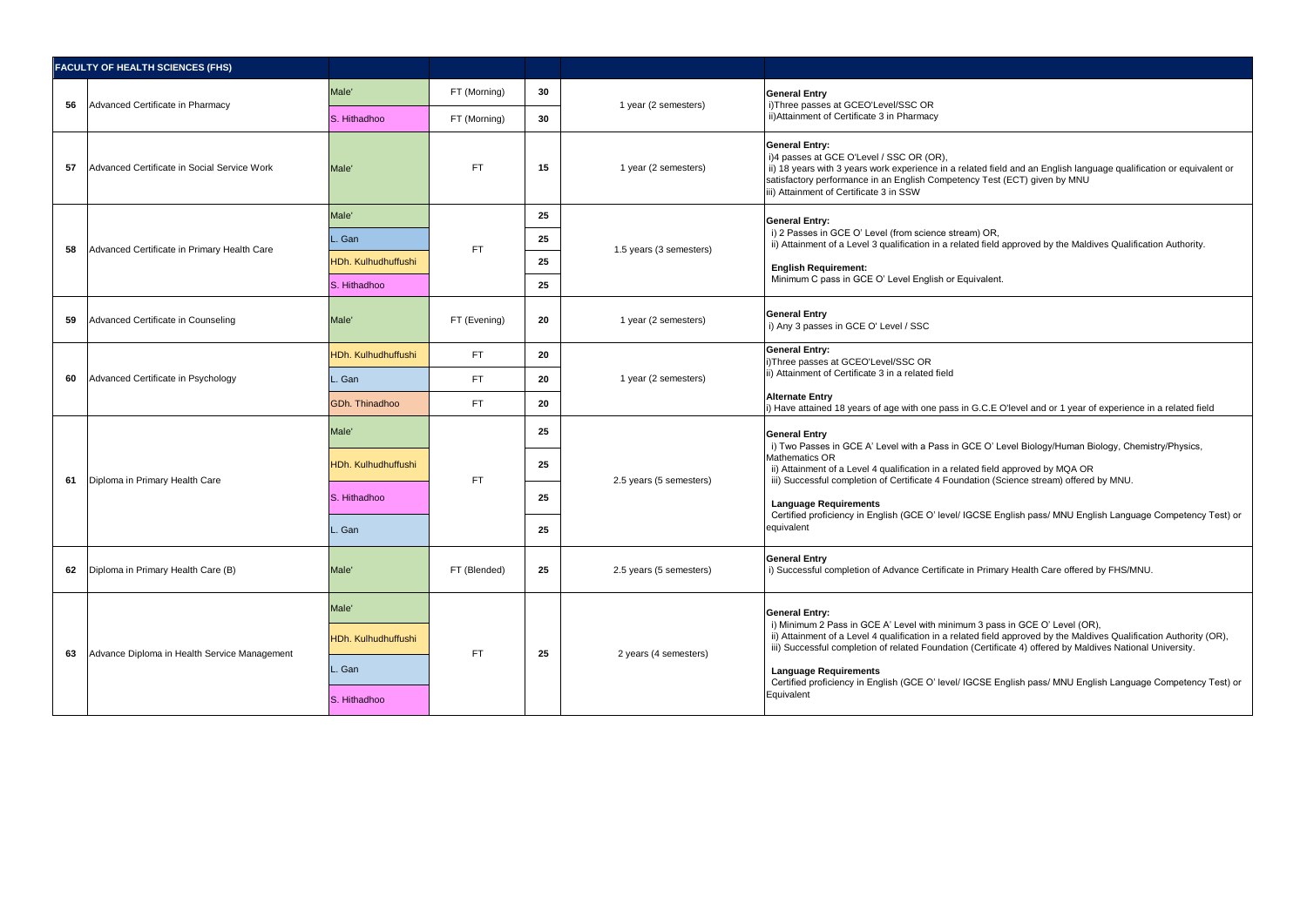| 64 | Advanced Diploma in Occupational Health and Safety | Male' | FT.                 | 25 | 2 years (4 semesters) | <b>Entry Criteria:</b><br>General Entry criteria:<br>i) Minimum 2 Pass in GCE A' Level (OR),<br>ii) Attainment of a Level 4 qualification in a related field approved by the Maldives Qualification Authority (OR),<br>iii) Successful completion of Foundation Studies (Certificate 4) offered by Maldives National University.<br><b>Alternative Entry:</b><br>i) 20 years old, completion of a Level 4 qualification (unrelated), and successful completion of MNU approved<br>University Preparation Program OR<br>ii) 20 years old, completion of secondary school, 2 years of relevant work experience, and successful completion of<br>MNU approved University Preparation Program<br>Language Requirement:<br>i) Certified proficiency in English (GCE O' Level/IGCSE English/MNU English Language Competency |
|----|----------------------------------------------------|-------|---------------------|----|-----------------------|-----------------------------------------------------------------------------------------------------------------------------------------------------------------------------------------------------------------------------------------------------------------------------------------------------------------------------------------------------------------------------------------------------------------------------------------------------------------------------------------------------------------------------------------------------------------------------------------------------------------------------------------------------------------------------------------------------------------------------------------------------------------------------------------------------------------------|
| 65 | Bachelor of Medical Laboratory Science (A)         | Male' | Full time (Morning) | 20 | 4 years (8 semesters) | <b>General Entry:</b><br>i) Passes in GCE A/L 2 science subjects AND Passes in GCE O/L in Mathematics, Biology/Human Biology and<br>Physics/Chemistry OR<br>ii) Completion of MNU certificate 4 Foundation Studies target program AND Passes in GCE O/L in Mathematics,<br>Biology/Human Biology and Physics/Chemistry.<br><b>English Requirement:</b><br>Certified proficiency in English (GCE O' level/ IGCSE English pass/ MNU English Language Competency Test given<br>by MNU or Equivalent)                                                                                                                                                                                                                                                                                                                     |
| 66 | Bachelor of Social Work                            | Male' | FT(Blended)         | 20 | 3 years (6 semesters) | <b>General Entry</b><br>i) Any 2 passes in GCE A Level/HSC OR Equivalent<br>ii) Pass in MNQF Level 4 certificate in a related field OR<br>iii) Pass in MNU Foundation Studies Level 2<br><b>Language Requirements</b><br>Pass in GCE O' level/IGCSE English language or equivalent or satisfactory performance in an English language<br>entrance exam administered by the Maldives National University                                                                                                                                                                                                                                                                                                                                                                                                               |
| 67 | <b>Bachelor of Counseling</b>                      | Male' | FT (Evening)        | 20 | 3 years (6 semeters)  | <b>General Entry:</b><br>i) Any 2 passes in GCE/IGSCE A Level/HSC/Shahaadha Saanaviyya OR Equivalent<br>ii) Pass in MNQF Level 4 certificate in a related field OR<br>iii) Pass in MNQF level 4 Foundation Study target course<br><b>Alternate Entry</b><br>i) Pass in MNQF Level 4 Certificate in any field OR<br>ii) Pass in MNQF level 4 Foundation Study (any program)<br><b>Language Requirements</b><br>Certified proficiency in English (GCE O' level/ IGCSE English pass/ MNU English Language Competency Test) or<br>Equivalent                                                                                                                                                                                                                                                                              |
| 68 | Bachelor of Psychology                             | Male' | FT (Morning)        | 30 | 3 years (6 semeters)  | <b>General Entry:</b><br>i) Minimum 2 Pass in GCE A' Level, OR<br>ii) Attainment of a Level 4 qualification in a related field approved by the Maldives Qualification Authority (OR),<br>iii)Successful completion of related Foundation (Certificate 4) offered by Maldives National University.<br><b>Language Requirements</b><br>Certified proficiency in English (GCE O' level/ IGCSE English pass/ MNU English Language Competency Test) or<br>Equivalent                                                                                                                                                                                                                                                                                                                                                       |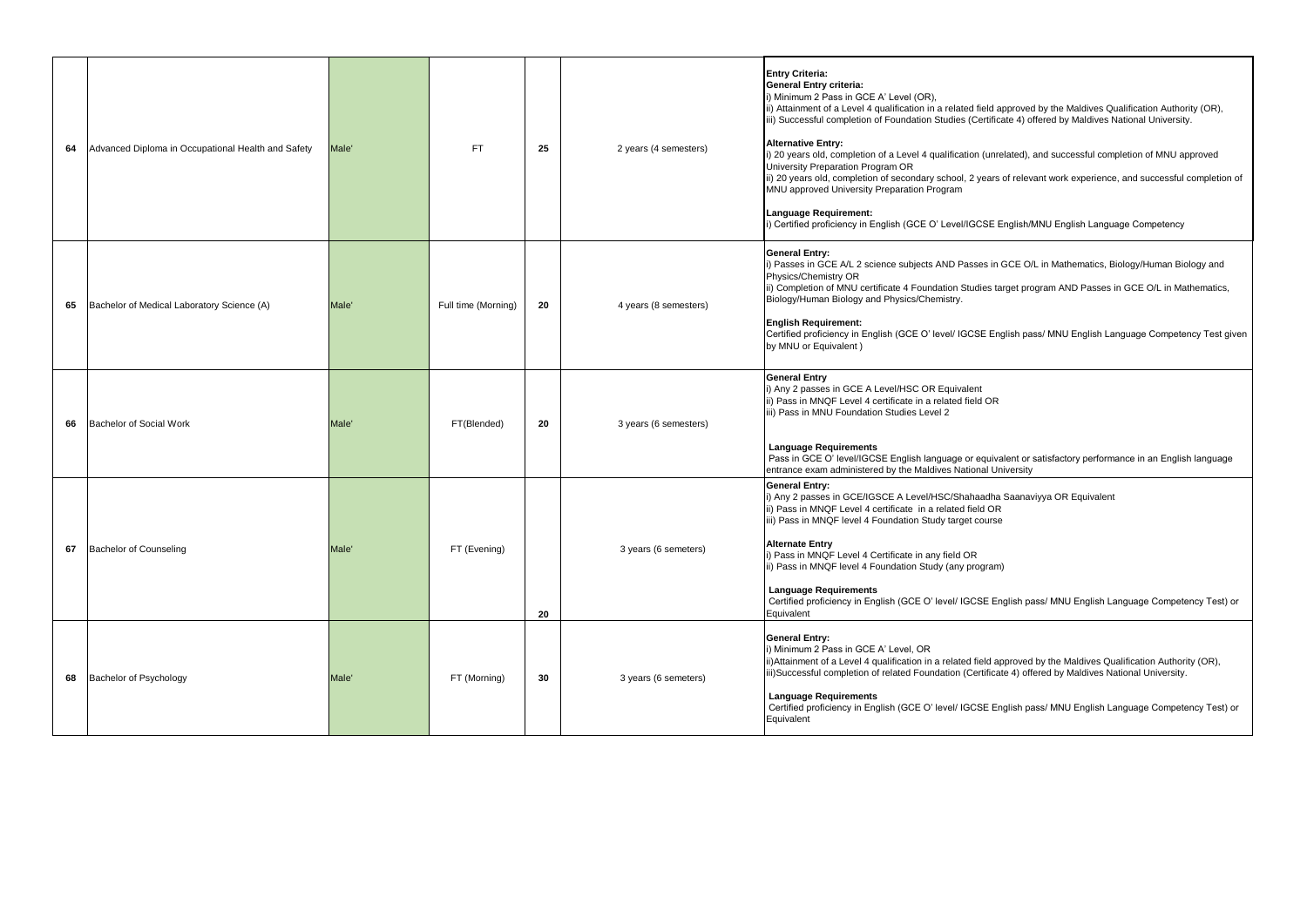|    |                                            | Male'                                                        | <b>FT</b>    | 25 |                       | <b>General Entry</b><br>i) Two Passes in GCE A' Level with a Pass in GCE O' Level Biology/Human Biology, Chemistry/Physics,                                                                                                                                                                                                                                                                                                                                                                                                                                                                                                                                                                                                                                                                 |
|----|--------------------------------------------|--------------------------------------------------------------|--------------|----|-----------------------|---------------------------------------------------------------------------------------------------------------------------------------------------------------------------------------------------------------------------------------------------------------------------------------------------------------------------------------------------------------------------------------------------------------------------------------------------------------------------------------------------------------------------------------------------------------------------------------------------------------------------------------------------------------------------------------------------------------------------------------------------------------------------------------------|
| 69 | Bachelor of Primary Health Care            | HDh. Kulhudhuffushi                                          |              | 25 | 4 years (8 semesters) | Mathematics and English or Equivalent (OR)<br>ii) Attainment of a Level 4 qualification in a related field OR<br>iii) Successful completion of Certificate 4 Foundation (Science stream) offered by MNU.                                                                                                                                                                                                                                                                                                                                                                                                                                                                                                                                                                                    |
|    |                                            | Gan                                                          |              | 25 |                       | <b>Language Requirements</b>                                                                                                                                                                                                                                                                                                                                                                                                                                                                                                                                                                                                                                                                                                                                                                |
|    |                                            | S. Hithadhoo                                                 |              | 25 |                       | Certified proficiency in English (GCE O' level/ IGCSE English pass/ MNU English Language Competency Test) or<br>Equivalent                                                                                                                                                                                                                                                                                                                                                                                                                                                                                                                                                                                                                                                                  |
| 70 | Bachelor of Primary Health Care (B)        | Male'                                                        | FT (Blended) | 25 | 4 years (8 semesters) | <b>General Entry</b><br>i) Successful completion of Advance Certificate in Primary Health Care offered by FHS/MNU.                                                                                                                                                                                                                                                                                                                                                                                                                                                                                                                                                                                                                                                                          |
| 71 | Bachelor of Primary Health Care (C)        | Male'                                                        | FT (Blended) | 25 | 4 years (8 semesters) | <b>General Entry</b><br>i) Successful completion of Diploma in Primary Health Care offered by FHS/MNU.                                                                                                                                                                                                                                                                                                                                                                                                                                                                                                                                                                                                                                                                                      |
| 72 | Bachelor of Occupational Health and Safety | Male'                                                        | FT.          | 25 | 3 years (6 semesters) | General Entry criteria:<br>i) Minimum 2 Pass in GCE A' Level (OR),<br>ii) Attainment of a Level 4 qualification in a related field approved by the Maldives Qualification Authority (OR),<br>iii) Successful completion of Foundation Studies (Certificate 4) offered by Maldives National University.<br><b>Alternative Entry:</b><br>i) 20 years old, completion of a Level 4 qualification (unrelated), and successful completion of MNU approved University<br>Preparation Program OR<br>ii) 20 years old, completion of secondary school, 2 years of relevant work experience, and successful completion of MNU<br>approved University Preparation Program<br>Language Requirement:<br>i) Certified proficiency in English (GCE O' Level/IGCSE English/MNU English Language Competency |
| 73 | Bachelor of Health Services Management     | Male'                                                        | FT.          | 25 | 3 years (6 semesters) | <b>General Entry:</b><br>i) Minimum 2 Pass in GCE A' Level with minimum 3 pass in GCE O' Level (OR),<br>ii) Attainment of a Level 4 qualification in a related field approved by the Maldives Qualification Authority (OR),<br>iii) Successful completion of related Foundation (Certificate 4) offered by Maldives National University.<br>Language Requirements<br>Certified proficiency in English (GCE O' level/ IGCSE English pass/ MNU English Language Competency Test) or<br>Equivalent                                                                                                                                                                                                                                                                                             |
| 74 | Master of Public Health                    | Male <sup>'</sup><br>GDh. Thinadhoo<br>. Gan<br>S. Hithadhoo | FT(Blended)  | 15 | 2 years (4 semesters) | <b>General Entry</b><br>i) Attainment of a Level 7 qualifiction in a Health related field and 2 years of work experience in Health field and<br>IELTS 6.0 or equivalent                                                                                                                                                                                                                                                                                                                                                                                                                                                                                                                                                                                                                     |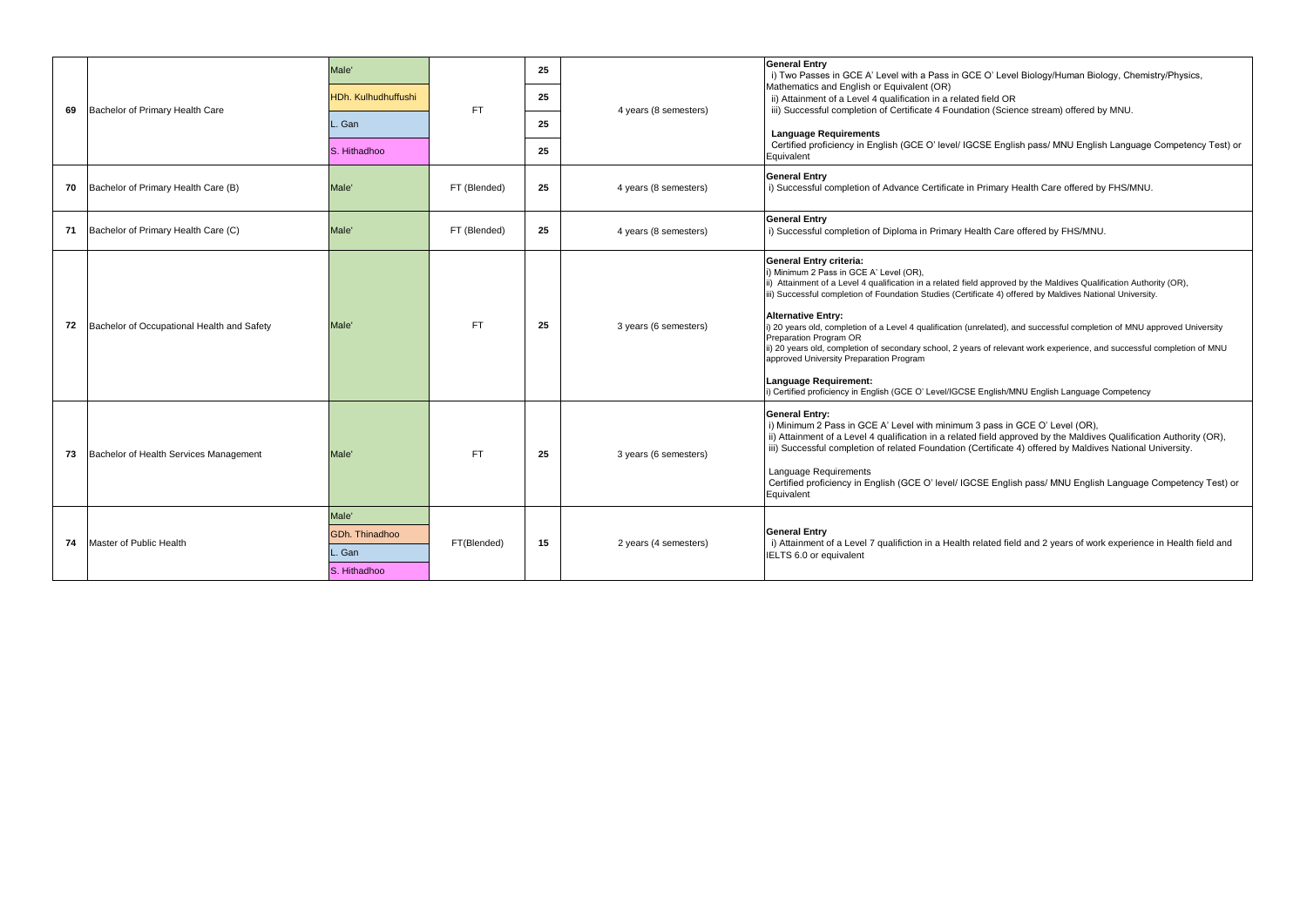|    | FACULTY OF HOSPITALITY AND TOURISM STUDIES (FHTS) |                     |                              |          |                        |                                                                                                                                                                                                                                                                                                                         |
|----|---------------------------------------------------|---------------------|------------------------------|----------|------------------------|-------------------------------------------------------------------------------------------------------------------------------------------------------------------------------------------------------------------------------------------------------------------------------------------------------------------------|
|    |                                                   | Male'               | FT (Morning)                 | 10       |                        |                                                                                                                                                                                                                                                                                                                         |
|    |                                                   | Gan                 | FT (Evening)                 | 10       |                        |                                                                                                                                                                                                                                                                                                                         |
| 75 | Certificate 3 in Front Office Operations          | S. Hithadhoo        | FT (Evening)                 | 10       | 0.5 years (1 semester) |                                                                                                                                                                                                                                                                                                                         |
|    |                                                   | HDh. Kulhudhuffushi | FT (Evening)                 | 10       |                        |                                                                                                                                                                                                                                                                                                                         |
|    |                                                   | GDh. Thinadhoo      | FT (Evening)                 | 10       |                        |                                                                                                                                                                                                                                                                                                                         |
| 76 | Certificate 3 in Food & Beverage Operations       | Male'               | FT (Morning)                 | 15       | 0.5 years (1 semester) |                                                                                                                                                                                                                                                                                                                         |
| 77 | Certificate 3 in Pattiserie                       | Male'               | FT (Evening)                 | 30       | 0.5 years (1 semester) |                                                                                                                                                                                                                                                                                                                         |
|    |                                                   |                     | FT (Morning)                 | 15       |                        | <b>General Entry</b><br>i) Successful Completion of Basic Education OR                                                                                                                                                                                                                                                  |
| 78 | Certificate 3 in Culinary Arts                    | Male'               | FT (Evening)<br>FT (Morning) | 15<br>30 | 0.5 years (1 semester) | ii) Attainment of a Level 2 qualification OR                                                                                                                                                                                                                                                                            |
|    |                                                   | Male'               | FT (Evening)                 | 10       |                        | <b>Alternative Entry</b>                                                                                                                                                                                                                                                                                                |
|    | Certificate 3 in Tour Guiding                     | Gan                 | FT (Evening)                 | 10       |                        | i) 18 years old and 1 year work experience                                                                                                                                                                                                                                                                              |
| 79 |                                                   | S. Hithadhoo        | FT (Evening)                 | 10       | 0.5 years (1 semester) |                                                                                                                                                                                                                                                                                                                         |
|    |                                                   | HDh. Kulhudhuffushi | FT (Evening)                 | 10       |                        |                                                                                                                                                                                                                                                                                                                         |
|    |                                                   | GDh. Thinadhoo      | FT (Evening)                 | 10       |                        |                                                                                                                                                                                                                                                                                                                         |
| 80 | Certificate 3 in Housekeeping Operations          | Male'               | FT (Morning)                 | 10       | 0.5 years (1 semester) |                                                                                                                                                                                                                                                                                                                         |
|    |                                                   | Gan                 | FT (Evening)                 | 10       |                        |                                                                                                                                                                                                                                                                                                                         |
|    |                                                   | S. Hithadhoo        | FT (Evening)                 | 10       |                        |                                                                                                                                                                                                                                                                                                                         |
|    |                                                   | Male'               | FT (Morning)                 | 50       |                        | <b>General Entry</b><br>i) 3 passes in GCE O'level/SSC OR<br>ii) Attainment of a Level 3 qualification OR<br><b>Alternative Entry</b><br>i) 16 Years and completion of MNQF level 3 foundation course OR<br>ii) 18 years and Completion of grade 7 and 1 year work experience in a related field                        |
|    |                                                   | Gan                 | FT (Evening)                 | 15       |                        |                                                                                                                                                                                                                                                                                                                         |
| 81 | Advanced Certificate in Hospitality and Tourism   | S. Hithadhoo        | FT (Evening)                 | 15       | 1 year (2 semesters)   |                                                                                                                                                                                                                                                                                                                         |
|    |                                                   | HDh. Kulhudhuffushi | FT (Evening)                 | 15       |                        |                                                                                                                                                                                                                                                                                                                         |
| 82 | Diploma in Tourism Management                     | Male'               | FT(Blended)                  | 20       | 1 year (2 semesters)   | <b>General Entry</b><br>i) Successful completion of Higher Secondary Education (2 paases at Al'Level /HSC) OR<br>ii) Attainment of a level 4 qualification in a related field OR<br>iii) Completion of MNU certificate 4 Foundation Studies target program                                                              |
| 83 | Diploma in Hospitality Management                 | Male'               | FT(Blended)                  | 20       | 1 year (2 semesters)   | <b>Alternative Entry</b><br>i) Completion of a Level 4 qualification (unrelated), and successful completion of MNU University Preparation<br>Program OR<br>ii) 20 years old, completion of secondary school, 2 years of relevant work experience, and successful completion of<br>an MNU University Preparation Program |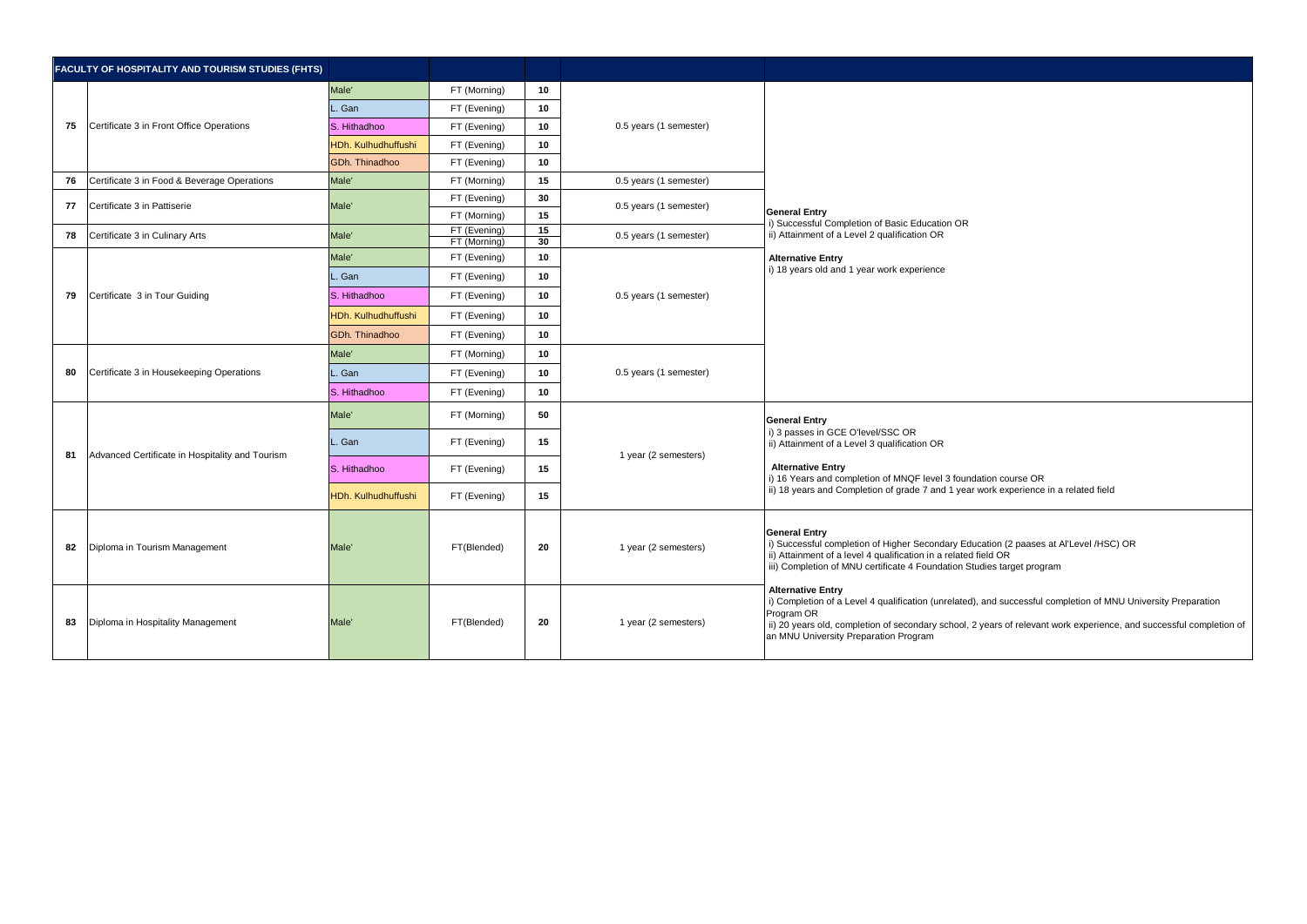| 84 | Bachelor of International Tourism Management     | Male <sup>'</sup> | FT(Blended) | 20 | 3 years (6 semesters)   | <b>General Entry</b><br>i) Successful completion of Higher Secondary Education (2 passes at Al'Level /HSC) OR<br>ii) Attainment of a level 4 qualification in a related field OR<br>iii) Completion of MNU certificate 4 Foundation Studies target program                                                                                                                                                                                                                                                                                                                            |
|----|--------------------------------------------------|-------------------|-------------|----|-------------------------|---------------------------------------------------------------------------------------------------------------------------------------------------------------------------------------------------------------------------------------------------------------------------------------------------------------------------------------------------------------------------------------------------------------------------------------------------------------------------------------------------------------------------------------------------------------------------------------|
| 85 | Bachelor of International Hospitality Management | Male'             | FT(Blended) | 20 | 3 years (6 semesters)   | <b>Alternative Entry</b><br>i) Completion of a Level 4 qualification (unrelated), and successful completion of MNU University Preparation<br>Program OR<br>ii) 20 years old, completion of secondary school, 2 years of relevant work experience, and successful completion of<br>an MNU University Preparation Program                                                                                                                                                                                                                                                               |
| 86 | Bachelor of Science in Culinary Arts Management  | Male <sup>'</sup> | FT(Blended) | 20 | 3 years (6 semeters)    | <b>General Entry</b><br>i) Successful completion of Higher Secondary Education (2 paases at Al'Level /HSC) OR<br>ii) Attainment of a level 4 qualification in a related field OR<br>iii) Completion of MNU certificate 4 Foundation Studies target program<br><b>Alternative Entry</b><br>i) Completion of a Level 4 qualification (unrelated), and successful completion of MNU University Preparation<br>Program OR<br>ii) 20 years old, completion of secondary school, 2 years of relevant work experience, and successful completion of<br>an MNU University Preparation Program |
| 87 | Master in Hospitality and Tourism Management     | Male <sup>'</sup> | FT(Blended) | 10 | 1.5 years (3 semesters) | <b>General Entry</b><br>i)A related Bachelors Degree OR<br>ii) Attainment of a Graduate Diploma in a related field                                                                                                                                                                                                                                                                                                                                                                                                                                                                    |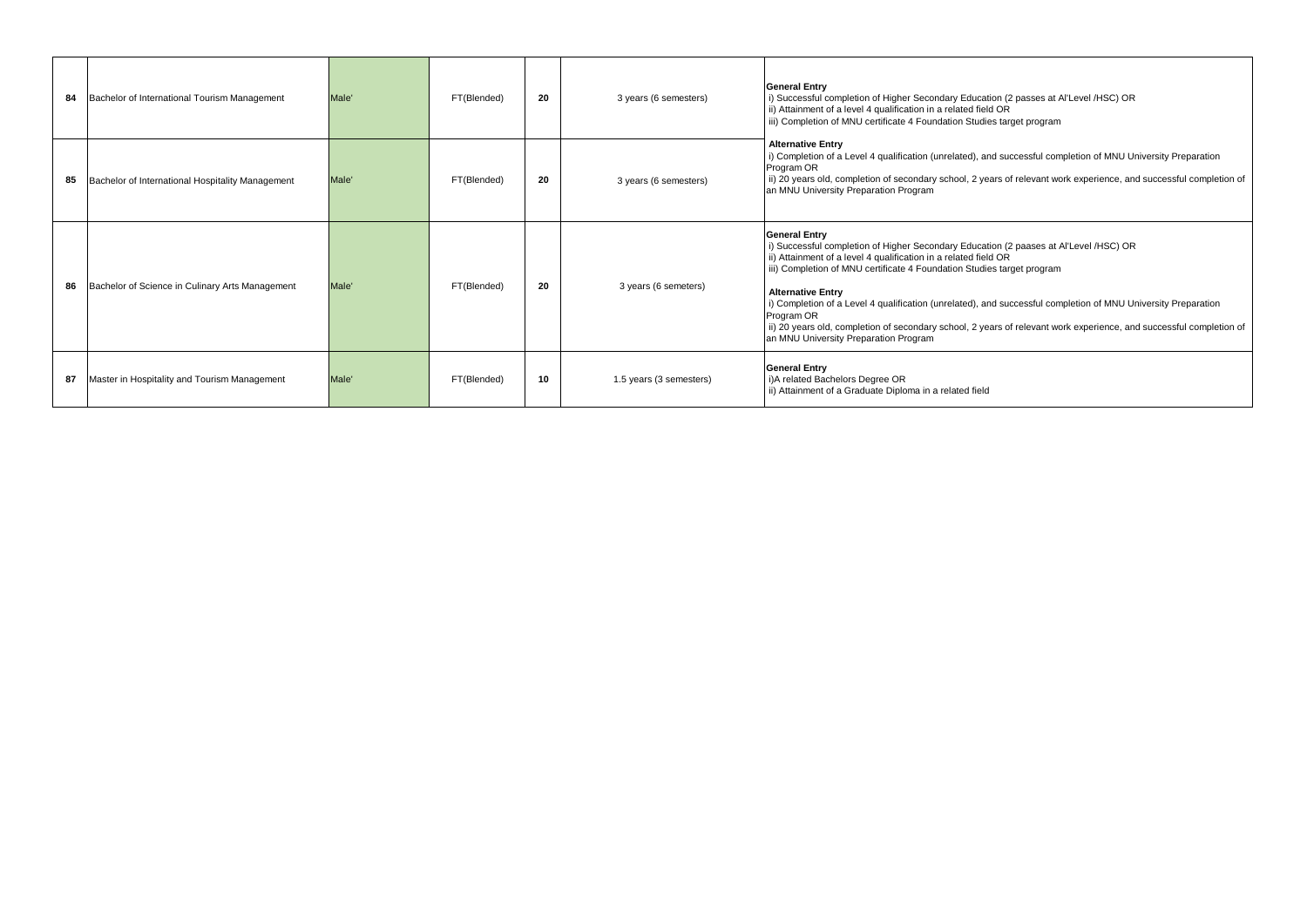|    | <b>FACULTY OF SHARI'A AND LAW (FSL)</b>                |                                       |                            |                       |                                                                                                                                                                                                                                                                       |                                                                                                                                                                                                                                                                    |
|----|--------------------------------------------------------|---------------------------------------|----------------------------|-----------------------|-----------------------------------------------------------------------------------------------------------------------------------------------------------------------------------------------------------------------------------------------------------------------|--------------------------------------------------------------------------------------------------------------------------------------------------------------------------------------------------------------------------------------------------------------------|
|    | Certificate 3 in Janaiz                                | Male'                                 | FT(Weekend)                | 15                    |                                                                                                                                                                                                                                                                       | <b>General Entry</b><br>i) Successful completion of Basic Education, OR<br>ii) Attainment of a level 2 qualification in a related field                                                                                                                            |
| 88 |                                                        | GDh. Thinadhoo                        | FT(Blended)                | 15                    | 0.5 years (1 semester)                                                                                                                                                                                                                                                |                                                                                                                                                                                                                                                                    |
|    |                                                        |                                       |                            |                       |                                                                                                                                                                                                                                                                       | <b>Alternative Entry</b>                                                                                                                                                                                                                                           |
|    |                                                        | <b>IDh. Kulhudhuffushi</b>            | FT(Weekend)                | 15                    |                                                                                                                                                                                                                                                                       | i)18 years and completion of Basic Education with 1 years work experience                                                                                                                                                                                          |
|    |                                                        | Male'                                 | FT (Evening)               | 20                    |                                                                                                                                                                                                                                                                       | <b>General Entry</b><br>i) Three passes at GCE O'Level/SSC or Equivalent, OR<br>ii) Successful completion of first year of Shahadhavy Thanawiyyah, OR<br>iii) Attainment of a level 3 qualification in a related field                                             |
|    |                                                        | <b>IDh. Kulhudhuffushi</b>            | FT(Weekend)                | 20                    |                                                                                                                                                                                                                                                                       |                                                                                                                                                                                                                                                                    |
| 89 | Advanced Certificate in Shari'ah and Law               | GDh. Thinadhoo                        | FT(Weekend)                | 20                    | 1 year (2 semesters)                                                                                                                                                                                                                                                  | Language requirement<br>i) An E pass in GCE O'Level English or equivalent English exam or a satisfactory perfomance in an English<br>Competency Test (ECT) given by MNU                                                                                            |
|    |                                                        | Gan                                   | FT(Weekend)                | 20                    |                                                                                                                                                                                                                                                                       | ii) An E pass in GCE O'Level Dhivehi                                                                                                                                                                                                                               |
|    |                                                        | S. Hithadhoo                          | FT(Weekend)                | 20                    |                                                                                                                                                                                                                                                                       | <b>Alternative Entry</b><br>i)18 years and completion of Basic Education with 2 years work experience in a related field                                                                                                                                           |
|    |                                                        | Male'                                 | FT(Blended)                | 15                    |                                                                                                                                                                                                                                                                       | <b>General Entry</b><br>i) Three passes in GCE O'Level /SSC including islam, OR<br>ii) Attainment of a Level 3 qualification OR                                                                                                                                    |
| 90 | Advanced Certificate in Islamic Studies                | <b>IDh. Kulhudhuffushi</b>            | FT(Blended)                | 15                    | 1 year (2 semesters)                                                                                                                                                                                                                                                  | <b>Alternative Entry</b>                                                                                                                                                                                                                                           |
|    |                                                        | GDh. Thinadhoo                        | FT(Blended)                | 15                    |                                                                                                                                                                                                                                                                       | i) 18 years and completion of Grade 7 with 1 year experience AND ability to communicate in the language of<br>instruction                                                                                                                                          |
| 91 | Advanced Certificate for Imaam and Khateeb             | Male <sup>®</sup>                     | FT(Blended)                | 15                    |                                                                                                                                                                                                                                                                       | <b>General Entry</b><br>i) Successful completion of Lower Secondary Education (3 passes at O'level /SSC )OR<br>ii) Attainment of a Level 3 qualification OR                                                                                                        |
|    |                                                        | IDh. Kulhudhuffushi                   | FT(Blended)                | 15                    | 1 year (2 semesters)                                                                                                                                                                                                                                                  |                                                                                                                                                                                                                                                                    |
|    |                                                        | Gan                                   | FT(Blended)                | 15                    |                                                                                                                                                                                                                                                                       |                                                                                                                                                                                                                                                                    |
|    |                                                        | <b>GDh. Thinadhoo</b><br>S. Hithadhoo | FT(Blended)<br>FT(Blended) | 15<br>15              |                                                                                                                                                                                                                                                                       | <b>Alternative Entry</b><br>iii)18 years of age and 1 year experience AND Ability to communicate in language instruction                                                                                                                                           |
|    |                                                        | Male'                                 | FT(Blended)                | 15                    | 1 year (2 semesters)                                                                                                                                                                                                                                                  | <b>General Entry</b><br>i) Successful completion Higher Secondary Education (2 passes at A'Level/HSC) OR<br>ii) Attainment of Level 4 qualification in a related field or OR<br>iii) Pass in MNU Foundation Studies (Level 4) target course program or equivalent. |
| 92 | Diploma for Imam and Khateeb                           | S. Hithadhoo                          | FT(Weekend)                | 15                    |                                                                                                                                                                                                                                                                       |                                                                                                                                                                                                                                                                    |
| 93 | Male'<br>Bachelor of Shari'ah & Law (Honours)<br>Male' | FT (Morning)                          | 40                         | 4 years (8 semesters) | <b>General Entry</b><br>i) Successful Completion of Higher Secondary Education (2 passes at A'Level /HSC) OR<br>ii) Attainment of a Level 4 qualification in a related field OR<br>iii) Pass in MNU Foundation Studies (Level 4) target course program or equivalent. |                                                                                                                                                                                                                                                                    |
|    |                                                        |                                       | FT (Evening)               | 40                    |                                                                                                                                                                                                                                                                       | <b>Language Requirements</b><br>A pass in SSC Dhivehi, and an IELTS score of 6.0 with not less than 5.5 in any component or its equivalent.                                                                                                                        |
|    |                                                        | Male'                                 | FT (Evening)               | 20                    |                                                                                                                                                                                                                                                                       | <b>General Entry</b><br>i)A minimum of two (2) passes at the GCE "A" Level or its equivalent examination including Islam and Three (3)                                                                                                                             |
| 94 | Bachelor of Islamic Studies (Dhivehi)                  | <b>IDh. Kulhudhuffushi</b>            | FT(Blended)                | 20                    | 3 years (6 semesters)                                                                                                                                                                                                                                                 | passes at the GCE "O" Level examination or its equivalent or<br>ii)Shahadha Thaanaviyya or                                                                                                                                                                         |
|    | Bachelor of Islamic Studies (Arabi)                    | Male'                                 | FT (Evening)               | 20                    |                                                                                                                                                                                                                                                                       | iii) MQA approved diploma or level 4 Certificate<br>Foundation studies targeted for BIS.                                                                                                                                                                           |
| 95 | Master of Laws                                         | Male'                                 | FT (Evening)               | 20                    | 1 year (2 semesters)                                                                                                                                                                                                                                                  | <b>General Entry</b><br>i) A Bachelors Degree in a related field AND<br>ii) If the Level 7 Qualification is not in English Medium, should attain a 6.0 score in IELTS or a GCE O' level pass in<br>English or its equivalent.                                      |
|    |                                                        | Male'                                 | FT(Blended)                | 20                    |                                                                                                                                                                                                                                                                       |                                                                                                                                                                                                                                                                    |
| 96 | Master of Arts in Shari'ah                             | Male <sup>®</sup>                     | FT (Evening)               |                       | 1.5 years (3 semesters)                                                                                                                                                                                                                                               | <b>General Entry</b><br>i) A related Bachelors Degree OR<br>ii) If the Qualification is not in Arabic Medium, should attain Arabic language exam given by the Faculty                                                                                              |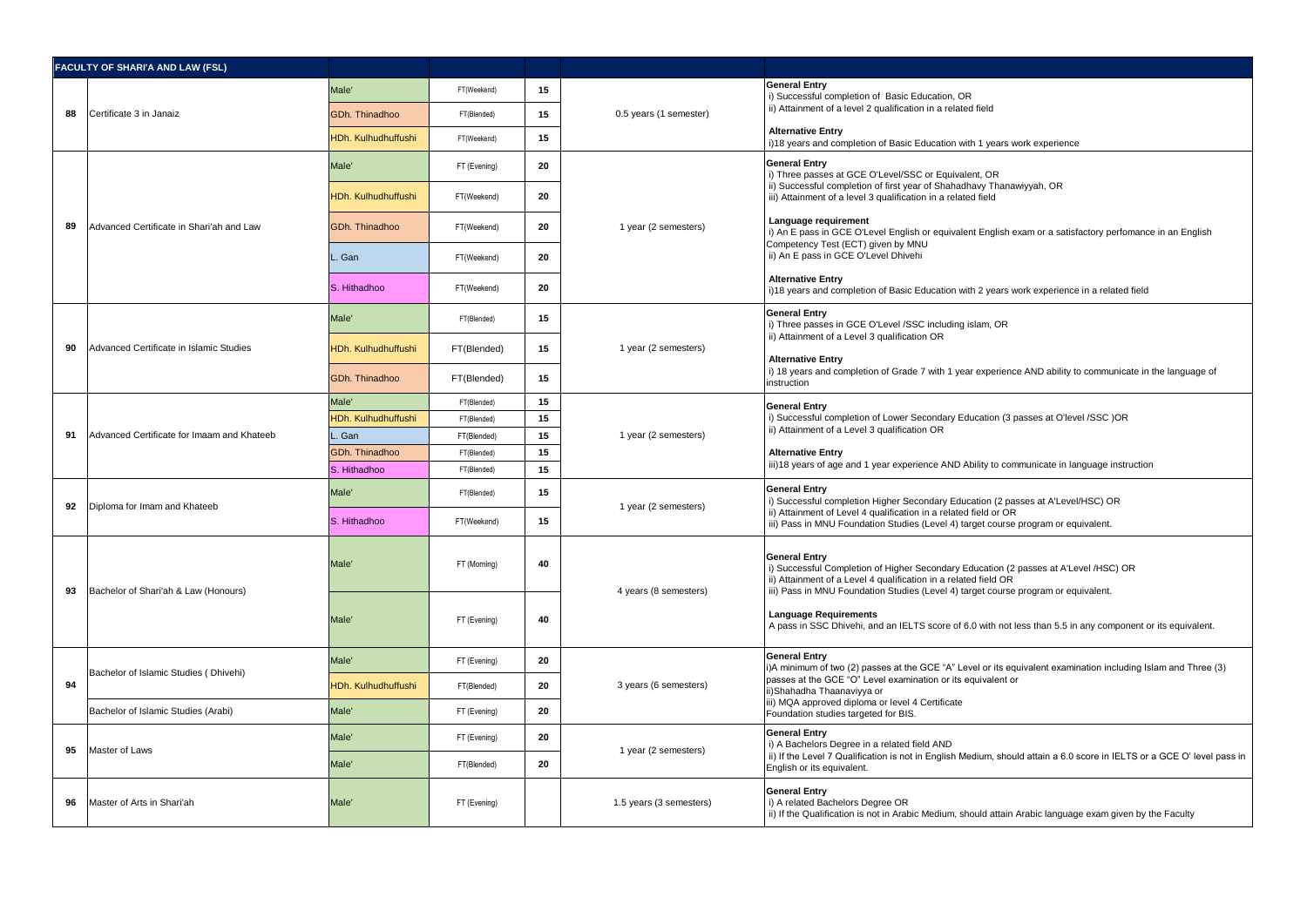| <b>MNU BUSINESS SCHOOL (MNUBS)</b> |                                       |                             |                       |                                                                                                                                                                                                                                                                          |                       |                                                                                                                                                                                                                                                                                                                                                                                                                                                                                                        |
|------------------------------------|---------------------------------------|-----------------------------|-----------------------|--------------------------------------------------------------------------------------------------------------------------------------------------------------------------------------------------------------------------------------------------------------------------|-----------------------|--------------------------------------------------------------------------------------------------------------------------------------------------------------------------------------------------------------------------------------------------------------------------------------------------------------------------------------------------------------------------------------------------------------------------------------------------------------------------------------------------------|
| 97                                 | Advanced Certificate in Management    | Male <sup>'</sup>           | FT (Morning)          | 60                                                                                                                                                                                                                                                                       | 1 year (2 semesters)  | <b>General Entry</b><br>i) 3 Passes in GCE O'Level/SSC including 2 O'Level subjects OR<br>ii) Attainment of MNU foundation Level 1 qualification OR<br>iii) Attainment of Level 3 qualification OR<br><b>Alternative Entry</b><br>i) Successful completion of Grade10 and 18 years old with 1 year work experience OR<br>ii) Successful completion of Grade 7 andd 20 years old with 3 years work experience                                                                                           |
|                                    |                                       | Male'                       | FT (Morning)          | 40                                                                                                                                                                                                                                                                       |                       | <b>General Entry</b>                                                                                                                                                                                                                                                                                                                                                                                                                                                                                   |
| 98                                 | Bachelor of Accounting and Finance    | Male'<br>30<br>FT (Evening) | 3 years (6 semesters) | i) Two passes at GCE AL/HSC including one GCE A Level subject AND<br>English Language qualification or equivalent or satisfactory performance in a English Competency Test (ECT)<br>aiven by MNU OR<br>i) Pass in MNU certificate 4 Foundation Studies target program OR |                       |                                                                                                                                                                                                                                                                                                                                                                                                                                                                                                        |
|                                    |                                       | S. Hithadhoo                | FT (Evening)          | 30                                                                                                                                                                                                                                                                       |                       | iii) Attainment of a Level 4 qualification in a related field of Business, Finance or accounting                                                                                                                                                                                                                                                                                                                                                                                                       |
| 99                                 | Bachelor of Human Resource Management | Male <sup>'</sup>           | FT (Evening)          | 40                                                                                                                                                                                                                                                                       | 3 years (6 semesters) | <b>General Entry</b><br>i) Two passes at GCE AL/HSC including one GCE A Level subject AND<br>English Language qualification or equivalent or satisfactory performance in a English Competency Test (ECT)<br>aiven by MNU OR<br>ii) Pass in MNU certificate 4 Foundation Studies target program OR<br>iii) Attainment of a Level 4 qualification in a related field and an English language qualification or equivalent or<br>satisfactory performance in an English Competency Test (ECT) given by MNU |
|                                    | Bachelor of Business                  | Male'                       | FT (Evening)          | 40                                                                                                                                                                                                                                                                       | 3 years (6 semesters) | <b>General Entry</b><br>i) Two passes at GCE AL/HSC including one GCE A Level subject AND<br>English Language qualification or equivalent or satisfactory performance in a English Competency Test (ECT)<br>given by MNU OR<br>ii) Pass in MNU certificate 4 Foundation Studies target program OR<br>iii) Attainment of a Level 4 qualification in a related field and an English language qualification or equivalent or<br>satisfactory performance in an English Competency Test (ECT) given by MNU |
| 100                                |                                       | <b>HDh. Kulhudhuffushi</b>  | FT (Evening)          | 30                                                                                                                                                                                                                                                                       |                       |                                                                                                                                                                                                                                                                                                                                                                                                                                                                                                        |
|                                    |                                       | GDh. Thinadhoo              | FT (Evening)          | 30                                                                                                                                                                                                                                                                       |                       |                                                                                                                                                                                                                                                                                                                                                                                                                                                                                                        |
|                                    |                                       | S. Hithadhoo                | FT (Evening)          | 30                                                                                                                                                                                                                                                                       |                       |                                                                                                                                                                                                                                                                                                                                                                                                                                                                                                        |
| 101                                | <b>Bachelor of Marketing</b>          | Male'                       | FT (Evening)          | 40                                                                                                                                                                                                                                                                       | 3 years (6 semesters) | <b>General Entry</b><br>i) Two passes at GCE AL/HSC including one GCE A Level subject AND<br>English Language qualification or equivalent or satisfactory performance in a English Competency Test (ECT)<br>aiven by MNU OR<br>ii) Pass in MNU certificate 4 Foundation Studies target program OR<br>iii) Attainment of a Level 4 qualification in a related field and an English language qualification or equivalent or<br>satisfactory performance in an English Competency Test (ECT) given by MNU |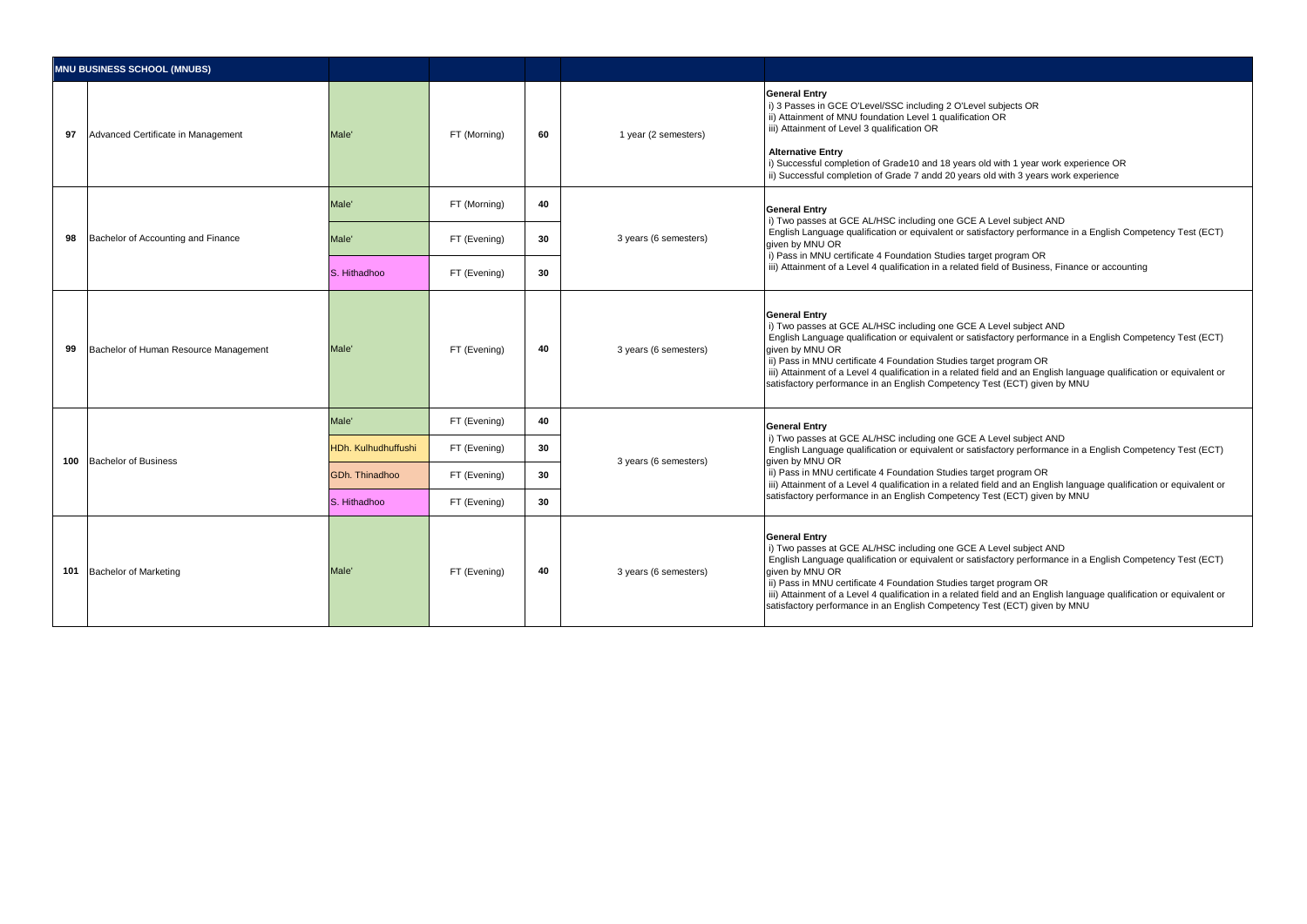|     | 102 Bachelor of Economics and Management         | Male'          | FT (Evening) | 40 | 3 years (6 semesters)   | <b>General Entry</b><br>i) Two passes at GCE AL/HSC including one GCE A Level subject OR<br>ii) Attainment of a MNU Level 4 foundation study target program OR<br>iii) Attainment of a MQA Level 4 qualification in a related field.<br>Language Requirement<br>Certified proficiency pass in English (GCE O' level/ IGCSE English / MNU English Language Competency Test) or<br>Equivalent<br><b>Alternative Entry</b><br>i) Completion of a Level 4 qualification (unrelated), and successful completion of MNU University Preparation<br>Program OR<br>ii) 20 years old, completion of secondary school, 2 years of relevant work experience, and successful completion of<br>an MNU University Preparation Program" |
|-----|--------------------------------------------------|----------------|--------------|----|-------------------------|-------------------------------------------------------------------------------------------------------------------------------------------------------------------------------------------------------------------------------------------------------------------------------------------------------------------------------------------------------------------------------------------------------------------------------------------------------------------------------------------------------------------------------------------------------------------------------------------------------------------------------------------------------------------------------------------------------------------------|
|     | 103 AAT Advanced Diploma in Accounting (Level 3) | Male'          | FT (Morning) | 30 | 1 year (2 semesters)    | <b>General Entry</b><br>i) Three passes at GCE O'Level including Accounting and English/Mathematics OR<br><b>Alternative Entry</b><br>ii) 19 yrs or above with a pass at GCE O'Level ONE subject and 2 years work experience in an accounting field and<br>a satisfactory performance in an interview given by MNU.                                                                                                                                                                                                                                                                                                                                                                                                     |
|     | 104 ACCA (Knowledge Level)                       | Male'          | FT (Evening) | 30 | 0.5 years (1 semester)  | <b>General Entry</b><br>18 years and have completed one of the following criteria<br>i) Two passes at GCE AL and Three passes at GCE O'L including English Or Equivalent OR                                                                                                                                                                                                                                                                                                                                                                                                                                                                                                                                             |
|     |                                                  | S. Hithadhoo   | FT (Evening) | 30 |                         | ii) Completed Accounting Training at AAT International Award OR<br>iii) Attainment of a Degree OR                                                                                                                                                                                                                                                                                                                                                                                                                                                                                                                                                                                                                       |
|     |                                                  | GDh. Thinadhoo | FT (Evening) | 30 |                         | iv) Registered in ACCA                                                                                                                                                                                                                                                                                                                                                                                                                                                                                                                                                                                                                                                                                                  |
| 105 | Master of Business Administration                | Male'          | FT (Evening) | 40 | 1.5 years (3 semesters) | <b>General Entry</b><br>) Bachelors Degree in a related field OR<br>ii) Attainment of a Post graduate Diploma in a related field                                                                                                                                                                                                                                                                                                                                                                                                                                                                                                                                                                                        |
|     |                                                  | S. Hithadhoo   | FT(Blended)  | 40 |                         |                                                                                                                                                                                                                                                                                                                                                                                                                                                                                                                                                                                                                                                                                                                         |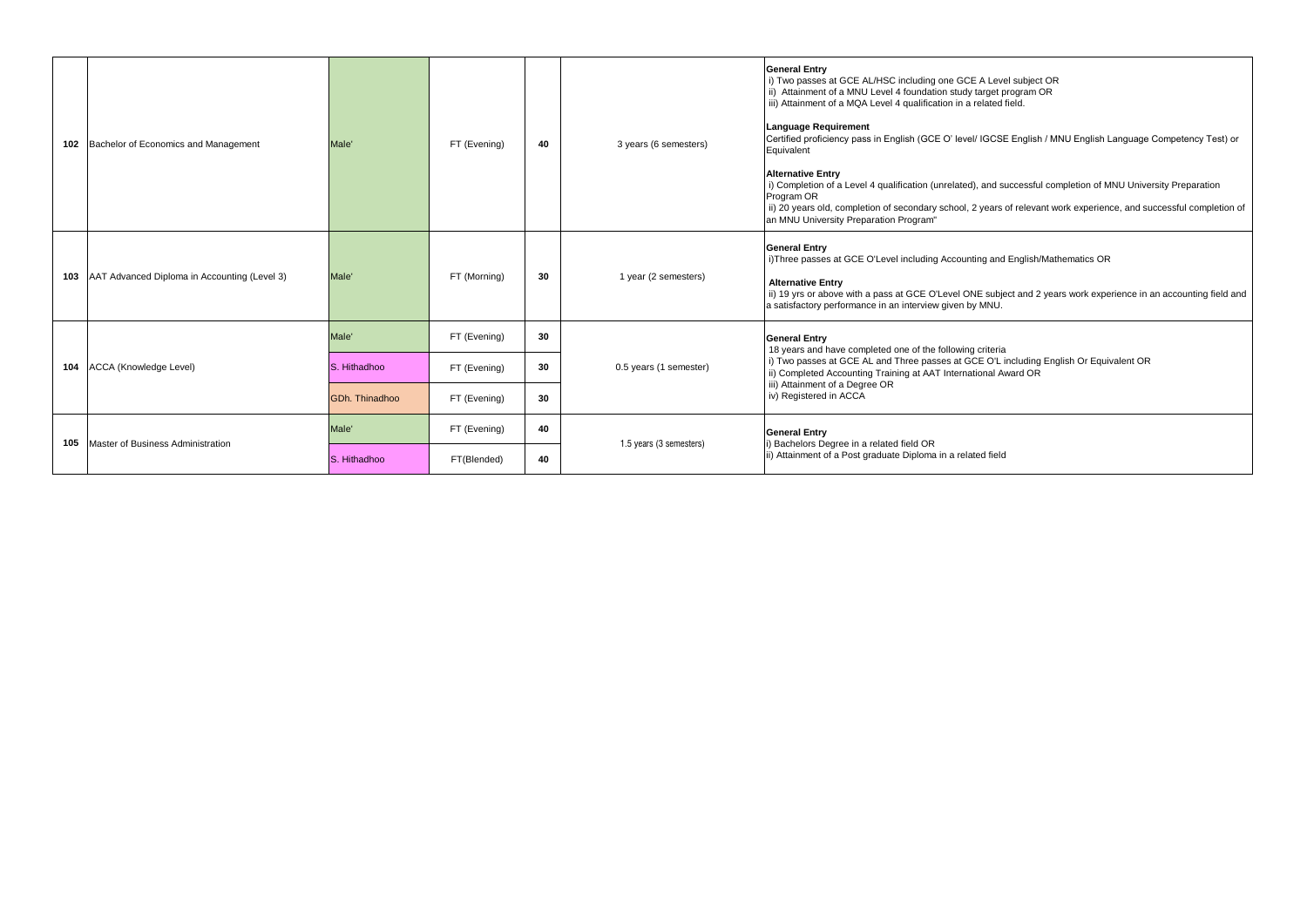|     | <b>SCHOOL OF NURSING (SN)</b>                                     |                                |                        |          |                         |                                                                                                                                                                                                                                                                                                                                                                                                                                                                                                                                |
|-----|-------------------------------------------------------------------|--------------------------------|------------------------|----------|-------------------------|--------------------------------------------------------------------------------------------------------------------------------------------------------------------------------------------------------------------------------------------------------------------------------------------------------------------------------------------------------------------------------------------------------------------------------------------------------------------------------------------------------------------------------|
|     |                                                                   | Male'                          | FT                     | 30       |                         |                                                                                                                                                                                                                                                                                                                                                                                                                                                                                                                                |
|     |                                                                   | IDh. Kulhudhuffushi            | <b>FT</b>              | 30       |                         |                                                                                                                                                                                                                                                                                                                                                                                                                                                                                                                                |
|     | Advanced Certificate in Nursing                                   | . Gan                          | <b>FT</b>              | 30       |                         | <b>General Entry</b>                                                                                                                                                                                                                                                                                                                                                                                                                                                                                                           |
| 106 |                                                                   | <b>3Dh. Thinadhoo</b>          | <b>FT</b>              | 30       | 1 year (2 semesters)    | i) Three passes at GCE O'Level (excluding SSC) or equivalent                                                                                                                                                                                                                                                                                                                                                                                                                                                                   |
|     |                                                                   | S. Hithadhoo                   | <b>FT</b>              | 30       |                         |                                                                                                                                                                                                                                                                                                                                                                                                                                                                                                                                |
|     |                                                                   | R. Ungoofaaru                  | <b>FT</b>              | 30       |                         |                                                                                                                                                                                                                                                                                                                                                                                                                                                                                                                                |
|     |                                                                   | Male'                          | FT.                    | 30       |                         | <b>General Entry</b><br>i) 2 Passes in GCE AL/HSC AND Passes in GCE O/L Mathematics, Biology/Human Biology and Physics/Chemistry<br><b>OR</b>                                                                                                                                                                                                                                                                                                                                                                                  |
|     | Advanced Diploma in Nursing (admission requirement                | <b>HDh. Kulhudhuffushi</b>     | <b>FT</b>              | 30       | 3 years (6 semesters)   | ii) Passes in Shahaadha Saanaviyya in Mathematics, Biology/Human Biology and Physics/Chemistry OR<br>ii) Completion of MNU certificate 4 Foundation Studies target program                                                                                                                                                                                                                                                                                                                                                     |
|     | option "A & B")                                                   | GDh. Thinadhoo                 | <b>FT</b>              | 30       |                         | <b>Language Requirements</b>                                                                                                                                                                                                                                                                                                                                                                                                                                                                                                   |
| 107 |                                                                   | S. Hithadhoo                   | FT.                    | 30       |                         | Certified proficiency in English (GCE O' level/ IGCSE English pass/ MNU English Language Competency Test) or<br>equivalent                                                                                                                                                                                                                                                                                                                                                                                                     |
|     |                                                                   | Male'                          | FT                     | 60       |                         | <b>General Entry</b>                                                                                                                                                                                                                                                                                                                                                                                                                                                                                                           |
|     |                                                                   | <b>HDh. Kulhudhuffushi</b>     | <b>FT</b>              | 30       |                         | i) Successful Completion of Adavnced Certificate in Nursing.                                                                                                                                                                                                                                                                                                                                                                                                                                                                   |
|     | Advanced Diploma in Nursing (admission requirement<br>option "c") | . Gan<br><b>GDh. Thinadhoo</b> | <b>FT</b><br><b>FT</b> | 30<br>30 | 3 years (6 semesters)   | <b>Language Requirements</b>                                                                                                                                                                                                                                                                                                                                                                                                                                                                                                   |
|     |                                                                   | S. Hithadhoo                   | <b>FT</b>              | 30       |                         | Certified proficiency in English (GCE O' level/ IGCSE English pass/ MNU English Language Competency Test) or                                                                                                                                                                                                                                                                                                                                                                                                                   |
|     |                                                                   | R. Ungoofaaru                  | <b>FT</b>              | 30       |                         | equivalent                                                                                                                                                                                                                                                                                                                                                                                                                                                                                                                     |
|     |                                                                   | Male'                          | <b>FT</b>              | 30       |                         | <b>General Entry</b><br>i) Two passes at GCE AL Science subjects and passes in GCE O'Level Mathematics, Biology /Human Biology and<br>Chemistry/Physics AND achieved English requirement OR<br>ii) Completion of MNU certificate 4 Foundation Studies target program AND                                                                                                                                                                                                                                                       |
| 108 | Bachelor of Nursing (H)                                           | HDh. Kulhudhuffushi            | <b>FT</b>              | 30       | 4 years (8 semesters)   | <b>English Language Requirement:</b><br>Certified proficiency in English (GCE O' level/ IGCSE English pass/ MNU English Language Competency Test) or<br>equivalent                                                                                                                                                                                                                                                                                                                                                             |
|     | Bachelor of Nursing (Sh)                                          | Male'                          | FT(Blended)            | 30       |                         | <b>General Entry</b><br>i) Diploma in Nursing AND Registration at Registered Nurse level from the Maldives Nursing and Midwifery Council<br><b>English Language Requirement:</b><br>Certified proficiency in English (GCE O' level/ IGCSE English pass/ MNU English Language Competency Test) or<br>equivalent                                                                                                                                                                                                                 |
|     |                                                                   | <b>HDh. Kulhudhuffushi</b>     | FT(Blended)            | 30       |                         |                                                                                                                                                                                                                                                                                                                                                                                                                                                                                                                                |
|     |                                                                   | . Gan                          | FT(Blended)            | 30       |                         |                                                                                                                                                                                                                                                                                                                                                                                                                                                                                                                                |
|     |                                                                   | GDh. Thinadhoo                 | FT (Morning)           | 30       | 4 years (8 semesters)   |                                                                                                                                                                                                                                                                                                                                                                                                                                                                                                                                |
|     |                                                                   | S. Hithadhoo                   | FT(Blended)            | 30       |                         |                                                                                                                                                                                                                                                                                                                                                                                                                                                                                                                                |
|     |                                                                   | R. Ungoofaaru                  | FT(Blended)            | 30       |                         |                                                                                                                                                                                                                                                                                                                                                                                                                                                                                                                                |
| 109 | Advanced Diploma in Critical Care Nursing                         | Male'                          | PT                     | 20       | 1 year (1.5 semesters)  | <b>General Entry</b><br>i) Attainment of Diploma in Nursing AND Registration at Registered Nurse level from the Maldives Nursing and<br>Midwifery Council.                                                                                                                                                                                                                                                                                                                                                                     |
|     |                                                                   | Male'                          | <b>FT</b>              | 20       |                         |                                                                                                                                                                                                                                                                                                                                                                                                                                                                                                                                |
|     |                                                                   | Male'                          | PT                     | 20       |                         |                                                                                                                                                                                                                                                                                                                                                                                                                                                                                                                                |
|     | 110 Advanced Diploma in Midwifery                                 | Male'                          | <b>FT</b>              | 20       | 1 year (1.5 semesters)  | <b>General Entry</b>                                                                                                                                                                                                                                                                                                                                                                                                                                                                                                           |
|     |                                                                   | <b>GDh. Thinadhoo</b>          | PT                     | 20       |                         | i) Diploma in Nursing AND Registration at Registered Nurse level from the Maldives Nursing and Midwifery Council                                                                                                                                                                                                                                                                                                                                                                                                               |
|     | 111 Master of Nursing                                             | S. Hithadhoo<br>Male'          | PT<br>FT(Blended)      | 20<br>20 | 1.5 years (3 semesters) | <b>General Entry</b><br>i) Bachelor Degree in Nursing AND Nursing registration at Registered Nurse level from the Maldives Nursing and<br>Midwifery Council OR<br>ii) Diploma in Nursing with a qualification of Level 7 or 8 nursing related field AND Nursing registration at<br>Registered Nurse level from the Maldives Nursing and Midwifery Council<br><b>English Language Requirement</b><br>Pass (above 'C') in GCE O/L in English or IELTS 6.0 OR Equivalent form of International English language testing           |
|     | 112 Masters in Nursing Administration                             | Male'                          | FT (Blended)           | 30       | 1.5 years (3 semesters) | <b>General Entry</b><br>i) Bachelor Degree in Nursing AND Nursing registration at Registered Nurse level from the Maldives Nursing and<br>Midwifery Council OR<br>ii) Diploma in Nursing with a qualification of Level 7 or 8 nursing related field AND Nursing registration at<br>Registered Nurse level from the Maldives Nursing and Midwifery Council<br><b>English Language Requirement</b><br>Pass (above 'C') in GCE O/L in English or IELTS 6.0 OR Equivalent form of International English language testing<br>system |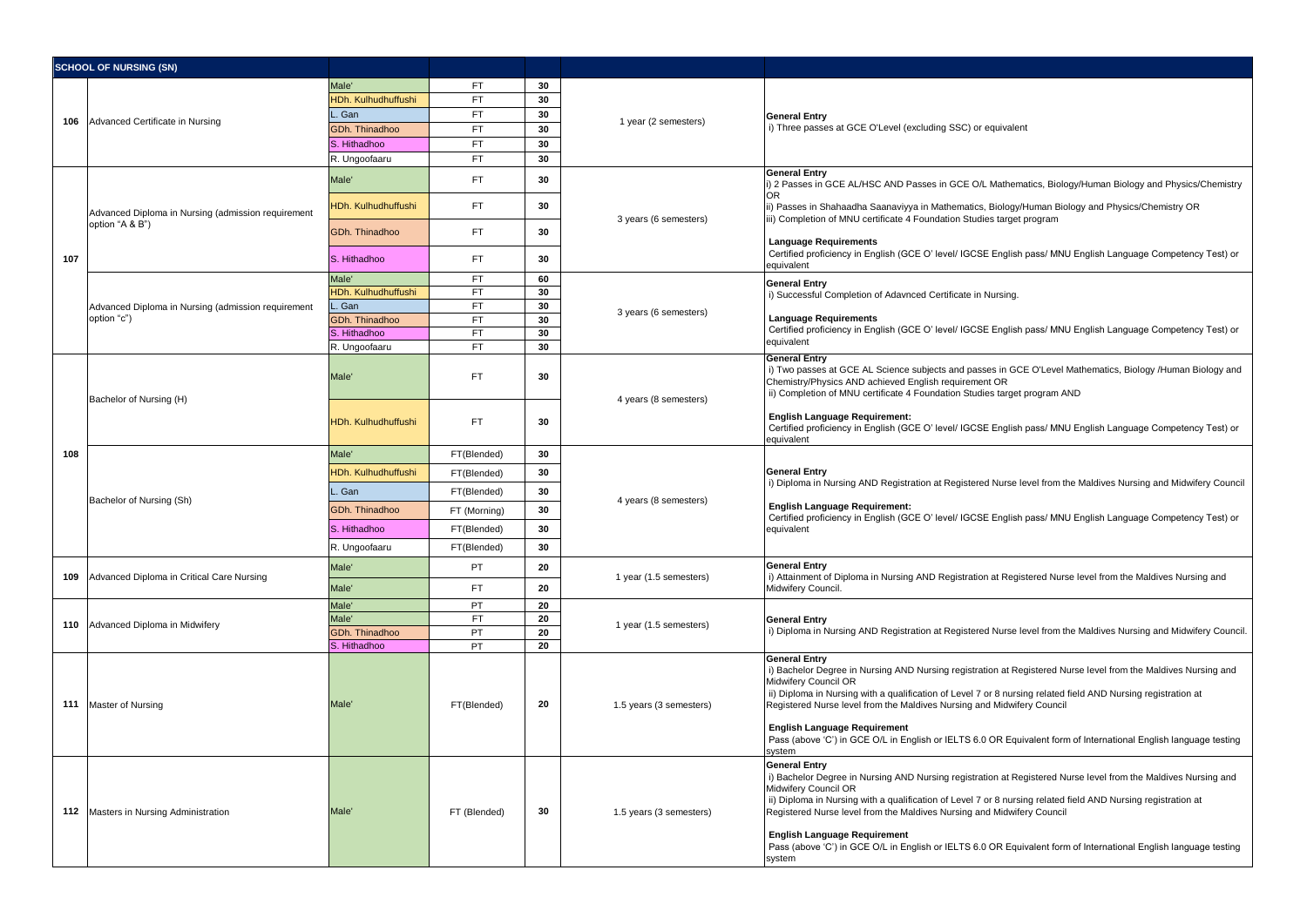| <b>SCHOOL OF MEDICINE (SM)</b>           |       |           |    |                                            |                                                                                                                                                                                                                                                                                                                                                                                                                                                                                                                                                                                                                                                                                                                                                                                                                                                                                                                                                                                                                                                                   |
|------------------------------------------|-------|-----------|----|--------------------------------------------|-------------------------------------------------------------------------------------------------------------------------------------------------------------------------------------------------------------------------------------------------------------------------------------------------------------------------------------------------------------------------------------------------------------------------------------------------------------------------------------------------------------------------------------------------------------------------------------------------------------------------------------------------------------------------------------------------------------------------------------------------------------------------------------------------------------------------------------------------------------------------------------------------------------------------------------------------------------------------------------------------------------------------------------------------------------------|
| 113 Degree in Doctor of Medicine (MD)    | Male' | <b>FT</b> | 50 | 5 years (10 Semesters) + 1 year internship | <b>General Entry</b><br>i) Grades BBB, ABC or AAC in GCE A/L Biology, Chemistry, Mathematics/Physics and minimum FIVE passes in<br>GCE O/L including Chemistry, Biology, Physcis and Mathematics AND achieved English requirement.<br>Alternative Entry (If seats are available after selection from General Entry)<br>i) Applicants' with grade less than above but at least C grade in any three GCE A/L subjects out of Biology,<br>Chemistry, Physics and Mathematics AND a grade C or above in GCE O/L Biology, Chemistry, Physics, English and<br>one other subiect.<br>ii) An MQA approved pre-medicine program recognized by MMDC and C or above in GCE O/L Biology, Chemistry,<br>Physics, English and one other subject.<br><b>English Language Requirement:</b><br>Pass (above 'C') in GCE O/L English or equivalent OR IELTS 6.5 OR equivalent form of International English<br>language testing system                                                                                                                                               |
| <b>CENTRE FOR MARITIME STUDIES (CMS)</b> |       |           |    |                                            |                                                                                                                                                                                                                                                                                                                                                                                                                                                                                                                                                                                                                                                                                                                                                                                                                                                                                                                                                                                                                                                                   |
| 114 Certificate 3 in Marine Operations   | Male' | <b>FT</b> | 15 | 0.5 years (1 semester)                     | <b>General Entry</b><br>i) Completion of basic education or attainment of level 2 qualification OR<br>ii) 18 years of age and completion of Coastal Navigation course and 3 year experience as a master or navigation<br>officer of a minimum 100 gross tonnes or minimum length of 24 meter or minimum 12 passenger capacity vessel. OR<br>iii) Verified minimum experience of 3 years in Deck department of minimum 500 gross tonnes cargo vessels<br>(including 6 months of watchkeeping duties) OR<br>iv) Verified minimum 1 year training program in Cargo vessel Deck department area (recorded in record book)<br>Note: (a) For criteria (ii), (ii) and (iv) letter of elligibility from MaldivesTransport Authority should be<br>submitted along with the appication form.                                                                                                                                                                                                                                                                                |
| 115 Certificate 4 in Marine Operations   | Male' | <b>FT</b> | 15 | 1 year (2 semesters)                       | <b>General Entry</b><br>i) Completion of Lower Secondary education or attainment of level 3 qualification in a related field OR<br>ii) 18 years old and completion of basic education and 01 year work experience in Maritime Industry (Apply<br>interview). OR<br>iii) Approved seagoing service of not less than 12 months as part of an approved training programme which<br>includes onboard training that meets requirements of Section A-II/I of STCW Code and is documented in an<br>approved training record book OR<br>iv) Have an approved<br>seagoing service of not less than 36 months AND<br>v) Have performed during the<br>required seagoing service, bridge watch keeping duties under supervision of a master or a qualified officer for a<br>period not less than 06 months.<br>Note: (a) For criteria (iii), (iv) and (v) letter of eligibility from Maldives Transport Authority should be<br>submitted along with the application form (b) All approved sea going service apply to Deck department of<br>ships of 500 gross tonnage or more |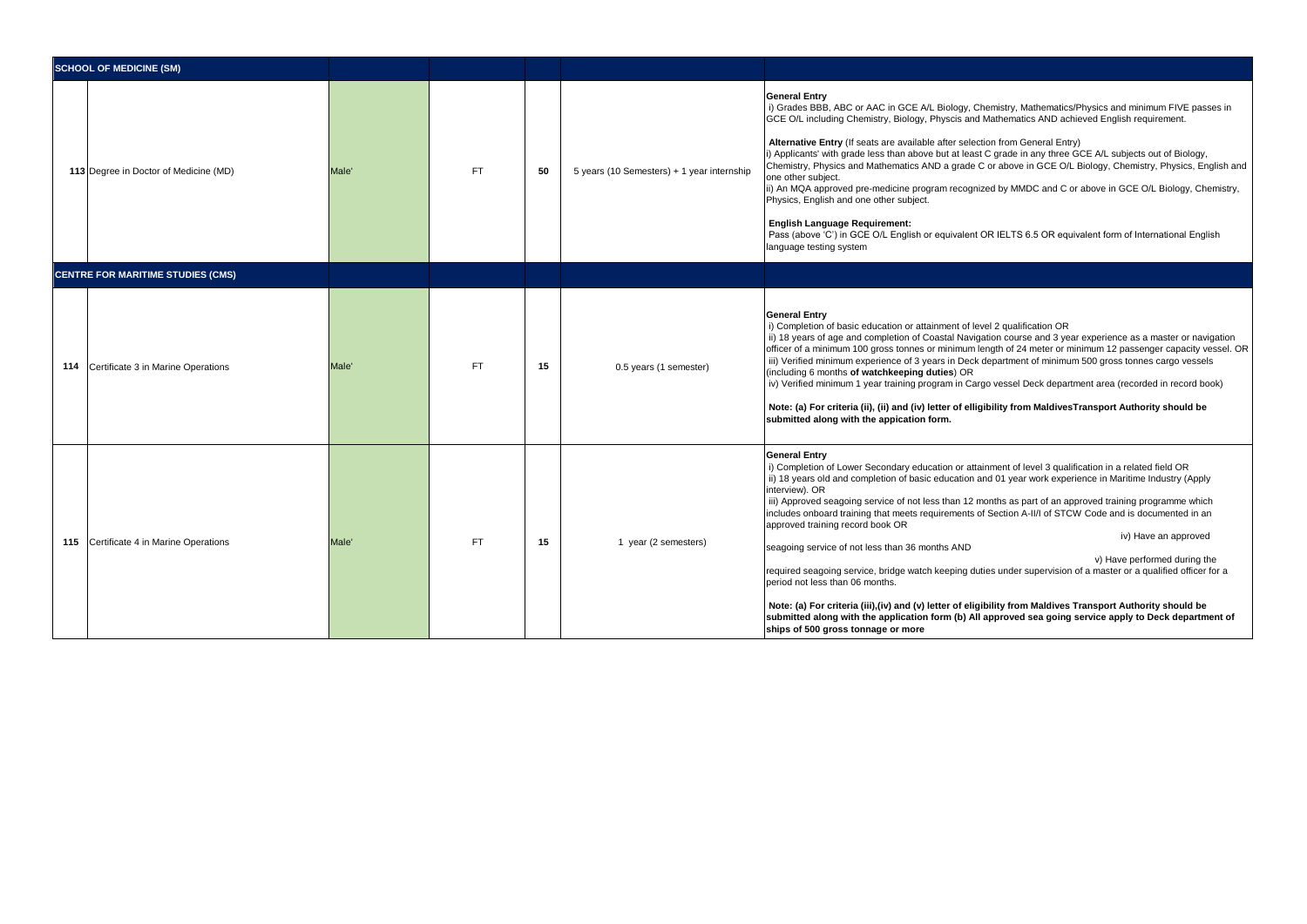| <b>CENTRE FOR FOUNDATION STUDIES (CFS)</b> |                                                                                                                          |                   |     |    |                      |                                                                          |
|--------------------------------------------|--------------------------------------------------------------------------------------------------------------------------|-------------------|-----|----|----------------------|--------------------------------------------------------------------------|
| 116                                        | C4 - Foundation Studies (Science):<br>Targeting: Bachelor of Science                                                     | Male'             | FT. | 30 | 1 year (2 semesters) | <b>General Entry</b><br>i) 3 Passes in GCE 'O level (Science stream)/SSC |
| 117                                        | C4 - Foundation Studies (Science):<br>Targeting: Bachelor of Computer Science                                            | Male'             | FT. | 30 | 1 year (2 semesters) |                                                                          |
|                                            | C4 - Foundation Studies (Science):<br>Targeting: Bachelor of Information Technlogy                                       | Male'             | FT. | 30 | 1 year (2 semesters) | <b>General Entry</b>                                                     |
|                                            | C4 - Foundation Studies (Science):<br>Targeting: Bachelor of Environmental Management                                    | Male'             | FT. | 30 | 1 year (2 semesters) | i) 3 Passes in GCE 'O level/SSC                                          |
|                                            | C4 - Foundation Studies (Science):<br>Targeting: Bachelor of Marine Science                                              | Male'             | FT. | 30 | 1 year (2 semesters) |                                                                          |
|                                            | C4 - Foundation Studies (Business):<br>Targeting: Bachelor of Teaching Secondary (Any 2 -<br>Acc/BS/Econ/Math)           | Male'             | FT. | 30 | 1 year (2 semesters) |                                                                          |
|                                            | C4 - Foundation Studies (Business):<br>Targeting: Bachelor of Human Resource Management                                  | Male'             | FT. | 30 | 1 year (2 semesters) | <b>General Entry</b><br>i) 3 Passes in GCE 'O level/SSC                  |
| 118                                        | C4 - Foundation Studies (Business):<br>Targeting: Bachelor of Marketing                                                  | Male'             | FT. | 30 | 1 year (2 semesters) |                                                                          |
|                                            | C4 - Foundation Studies (Business):<br>Targeting: Bachelor of Business                                                   | Male <sup>'</sup> | FT. | 30 | 1 year (2 semesters) |                                                                          |
|                                            | C4 - Foundation Studies (Business):<br>Targeting: Bachelor of Accounting and Finance                                     | Male'             | FT. | 30 | 1 year (2 semesters) | <b>General Entry</b><br>i) 3 Passes in GCE 'O level/SSC                  |
|                                            | C4 - Foundation Studies (Humanities):<br>Targeting: Bachelor of Education Primary                                        | Male'             | FT. | 30 | 1 year (2 semesters) |                                                                          |
|                                            | C4 - Foundation Studies (Humanities):<br>Targeting: Bachelor of Education Primary (Dhi/Isl/Qur)                          | Male'             | FT. | 30 | 1 year (2 semesters) |                                                                          |
|                                            | C4 - Foundation Studies (Humanities):<br>Targeting: Bachelor of Education Early Childhood<br>Education                   | Male'             | FT. | 30 | 1 year (2 semesters) |                                                                          |
|                                            | C4 - Foundation Studies (Humanities):<br>Targeting: Bachelor of Education Health and Physical<br>Education               | Male'             | FT. | 30 | 1 year (2 semesters) |                                                                          |
|                                            | C4 - Foundation Studies (Humanities):<br>Targeting: BATEFL / BEd (English)                                               | Male'             | FT. | 30 | 1 year (2 semesters) |                                                                          |
|                                            | C4 - Foundation Studies (Humanities):<br>Targeting: Bachelor of Arts in English Language &<br>Communication              | Male'             | FT. | 30 | 1 year (2 semesters) | <b>General Entry</b>                                                     |
|                                            | 119 C4 - Foundation Studies (Humanities):<br>Targeting: Bachelor of Arts (Dhivehi Language)                              | Male'             | FT. | 30 | 1 year (2 semesters) | i) 3 Passes in GCE 'O level/SSC                                          |
|                                            | C4 - Foundation Studies (Humanities):<br>Targeting: Bachelor of Arts (Journalism)                                        | Male'             | FT. | 30 | 1 year (2 semesters) |                                                                          |
|                                            | C4 - Foundation Studies (Humanities):<br>Targeting: Bachelor of Arts in Political Science and<br>International Relations | Male'             | FT. | 30 | 1 year (2 semesters) |                                                                          |
|                                            | C4 - Foundation Studies (Humanities):<br>Targeting: Bachelor of International Hospitality<br>Management                  | Male'             | FT. | 30 | 1 year (2 semesters) |                                                                          |
|                                            | C4 - Foundation Studies (Humanities):<br>Targeting: Bachelor of International Tourism<br>Management                      | Male'             | FT. | 30 | 1 year (2 semesters) |                                                                          |
|                                            | C4 - Foundation Studies (Humanities):<br>Targeting: Bachelor of Islamic Studies (honours)                                | Male'             | FT. | 30 | 1 year (2 semesters) |                                                                          |
|                                            | C4 - Foundation Studies (Humanities):<br>Targeting: Bachelor of Shari'ah and Laws (honours)                              | Male'             | FT. | 30 | 1 year (2 semesters) |                                                                          |